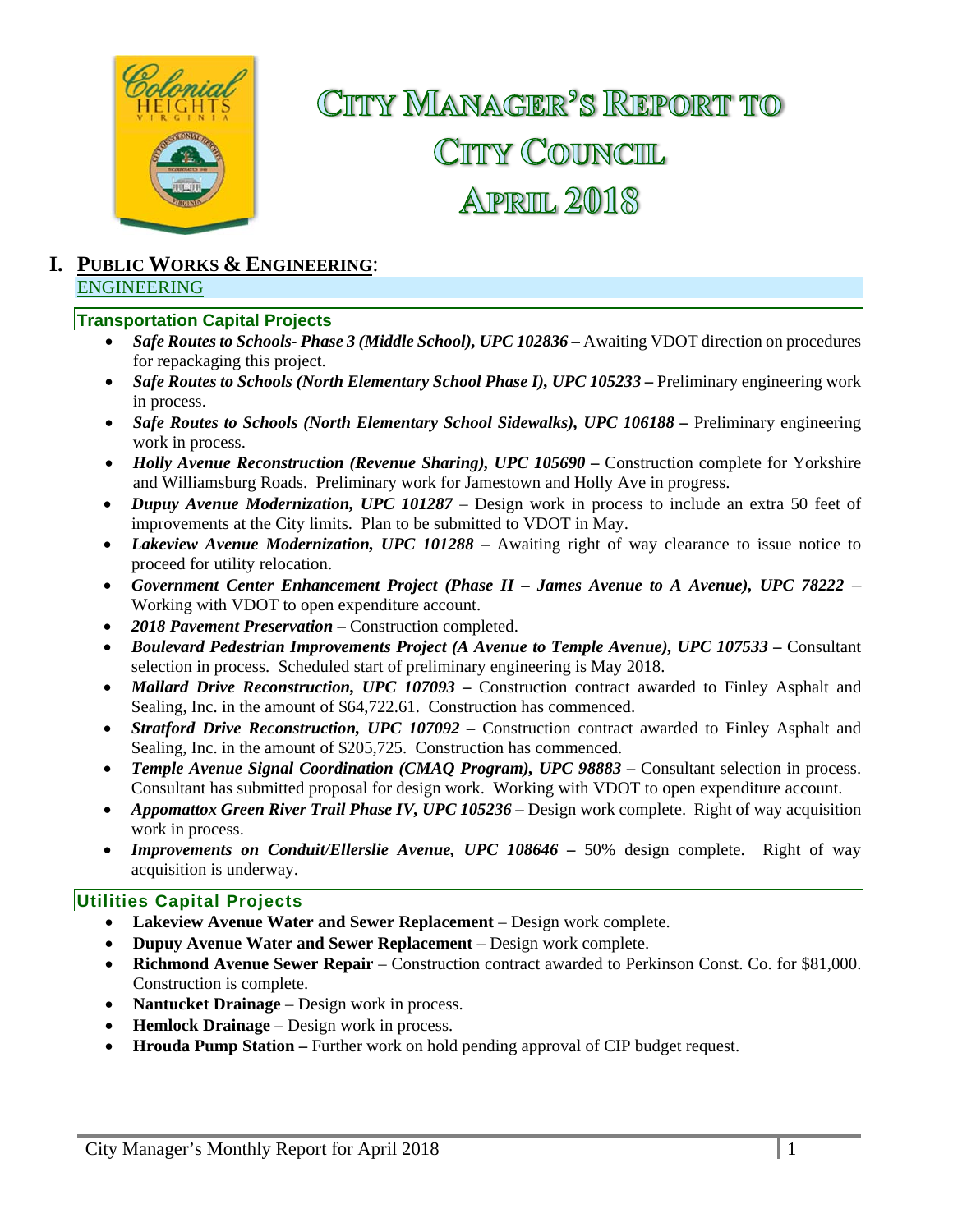### **I. PUBLIC WORKS & ENGINEERING (CONTINUED):**

### **Development Plan Reviews**

- **O'Reilly Auto** Easement plat approved and recorded on 4/30.
- **Sedona Taphouse** Final plan  $(4<sup>th</sup>$  revision) reviewed and approved on  $4/27$ .
- **Keystone Tractor Museum Expansion**  Preliminary plan reviewed and comments sent to Planning on 4/24.
- Laurel Hill Boundary Adjustment Plat Final Plat reviewed and comments sent to developer's agent on 4/19.
- **308 Biltmore Drive**  Agreement in-lieu-of Plan reviewed and approved. Approval sent to Building Inspections Dept. on 4/19.

### **Right-of-Way Permits**

Issued/opened eight (8) permits and closed four (4) permits for the month.

### **OPERATIONS AND MAINTENANCE**

### **Traffic Operations**

- Replaced/maintained signals, signs, markings and street lighting at 77 locations.
- Performed preventative maintenance at 4 locations.

#### **Vegetation**

- Removed litter from (04) locations, responded to litter miscellaneous request at (02) locations and responded to (04) dead animal removal from street.
- Cut and trimmed grass at (33) locations and sprayed weeds/grass at (03) locations.
- Trimmed tree limbs at (02) locations and cut/removed a tree that landed into street on Ridge Road.
- Assisted Police Department removing a tree limb that fell on a vehicle on Covington Road.

### **Recycling Center**

 467 citizens used the Recycling Center to dispose of Category 1 Materials, brush, metal products and other recyclable materials.

#### **Storm Water and Drainage**

- Cleaned (57) catch basins/curb inlets, (04) drainage ditches, (01) curb and gutter, (01) outfall and responded to drainage miscellaneous request at (01) location.
- Placed gravel in sinkholes at (01) location.
- Removed a fallen tree and other debris from Old Town Creek blocking water flow.
- Swept (24) streets collecting (192) cubic yards of debris.
- City's crews collected an additional (08) cubic yards of leaves at citizens request. Finishing the season with total of  $(3,062.5)$  cubic yards.
- Concrete crew replaced (13) feet of Curb and Gutter at (03) locations, an additional (40) feet at (05) locations due to Utility repairs, and repaired a handicap ramp at (01) location.

#### **Transportation**

- Placed Asphalt in (10) utility cuts, (30) potholes, (01) shoulder, (01) asphalt breaking up, (01) sinkhole and (03) driveways.
- Placed gravel in alley at (02) locations and on street shoulder at (01) location.
- Graded and added gravel in alley off Conduit Rd and at Animal Shelter.
- Responded to street repair miscellaneous request at (03) locations.
- Cleaned graffiti from street on Gould Avenue.
- Assisted Police Department retrieving a wallet from an inlet at Duke of Gloucester Street and Gills Drive.
- Continued to clean and perform preventive maintenance/repairs on City's vehicles and equipment.
- Three employees attended an equipment show in North Carolina on April 18, 2018.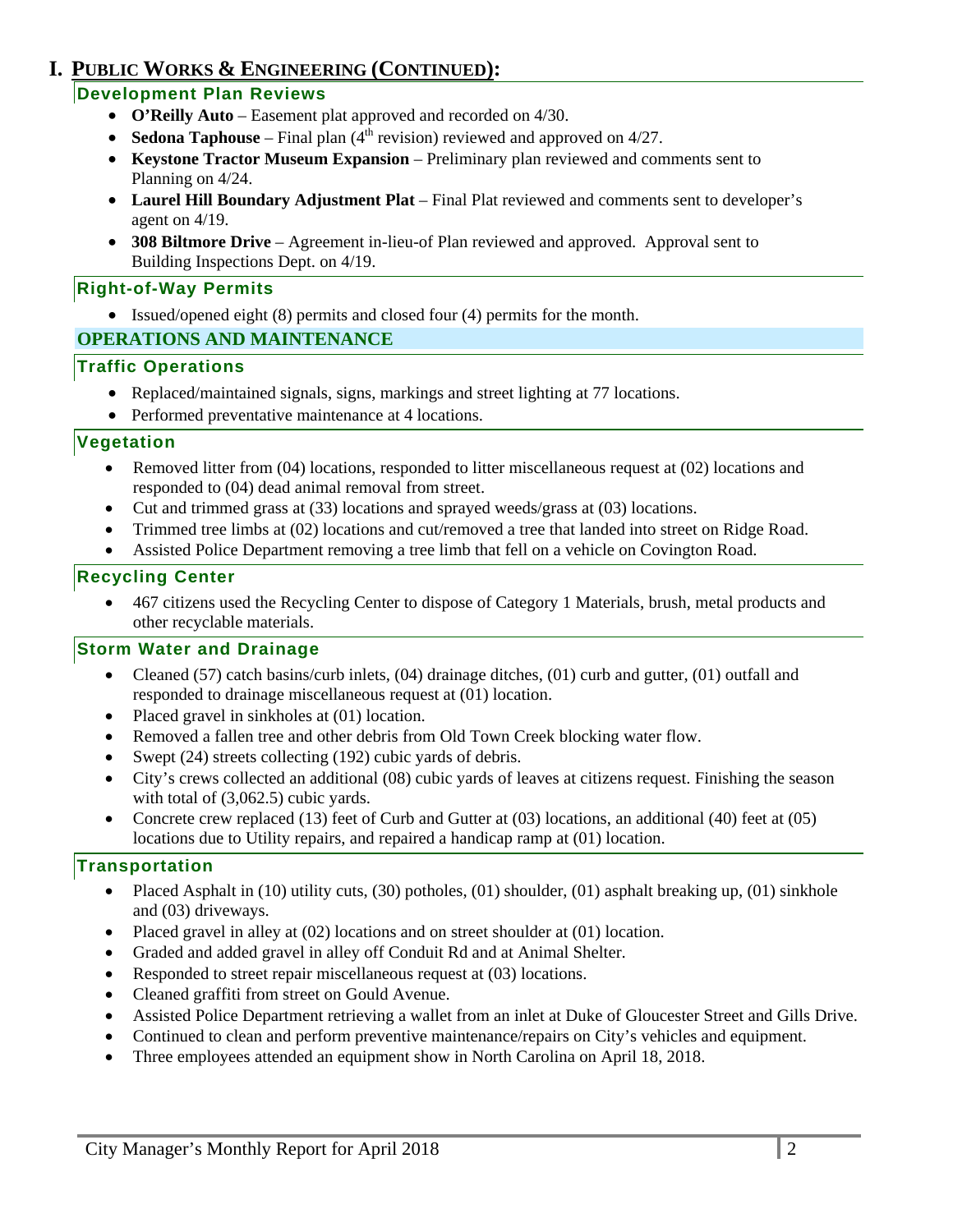## **I. PUBLIC WORKS & ENGINEERING (CONTINUED):**

#### **Wastewater Utility**

- Responded to (18) sewer backups and responded to (08) sewer miscellaneous requests.
- Camera sewer line to determine problem area at (07) locations.
- Installed a sewer cleanout at (03) locations.
- Repaired sewer lateral at (03) locations.
- Placed topsoil around cleanout at (02) locations.
- Removed debris from pumps 1 and 2 twice this month, installed new batteries for the generator, installed a new drain pipe in pump 2, cut grass and picked up litter at the Main Pump Station.
- Removed debris from pump 1 and replaced yard hydrant at Charles Dimmock Pump Station.
- Sprayed for high weeds/grass around Hillcrest Pump Station.
- Cut and sprayed high weeds/grass around Dunlop Farms Pump Station.
- Removed grease and other debris from wet well at Conjurers Neck Pump Station.
- Cut grass around Hrouda Pump Station.
- Responded to an alarm after hours, reset both pumps and cut and trimmed grass around Sherwood Hills Pump Station.
- Flushed all trouble sewer lines throughout the City.
- Continue monitoring all pump stations and methane pump daily*.*
- Three employees attended an equipment show in North Carolina.

#### **Water Utility**

- Replaced (49) meters, meter box at  $(04)$  locations, meter setter at  $(03)$  locations, meter top at  $(02)$ locations and responded to (18) water miscellaneous requests.
- Repaired a water service line break at (01) location, a main line break at (01) location and a water valve at (01) location.
- Set new meter at  $(02)$  locations.
- Replaced a Fire Hydrant on Huntington at Conduit Roads and at 101 Huntington Road.
- Replaced water service line at (03) locations.
- Performed a water pressure test at citizens request at (02) locations.
- Cleaned meter box out for Utility Billing at (05) locations.
- Removed a meter at 2001 Southpark Boulevard for new business.
- Placed gravel in a cave in at (01) location and a utility cut at (01) location.
- Backflow/Cross Connection Technician conducted (103) surveys, (18) completed and (85) incomplete.
- Collected weekly routine water samples, performed THM's, HAA's sent these to Appomattox River Water Authority's (ARWA) for testing.
- Performed bacterial sample and disinfected by products sent these to Richmond lab for testing.
- Continue testing for chlorine at the dead end of Wildwood (02) times a week.
- 811 (formerly Miss Utility) locating required (241) man-hours.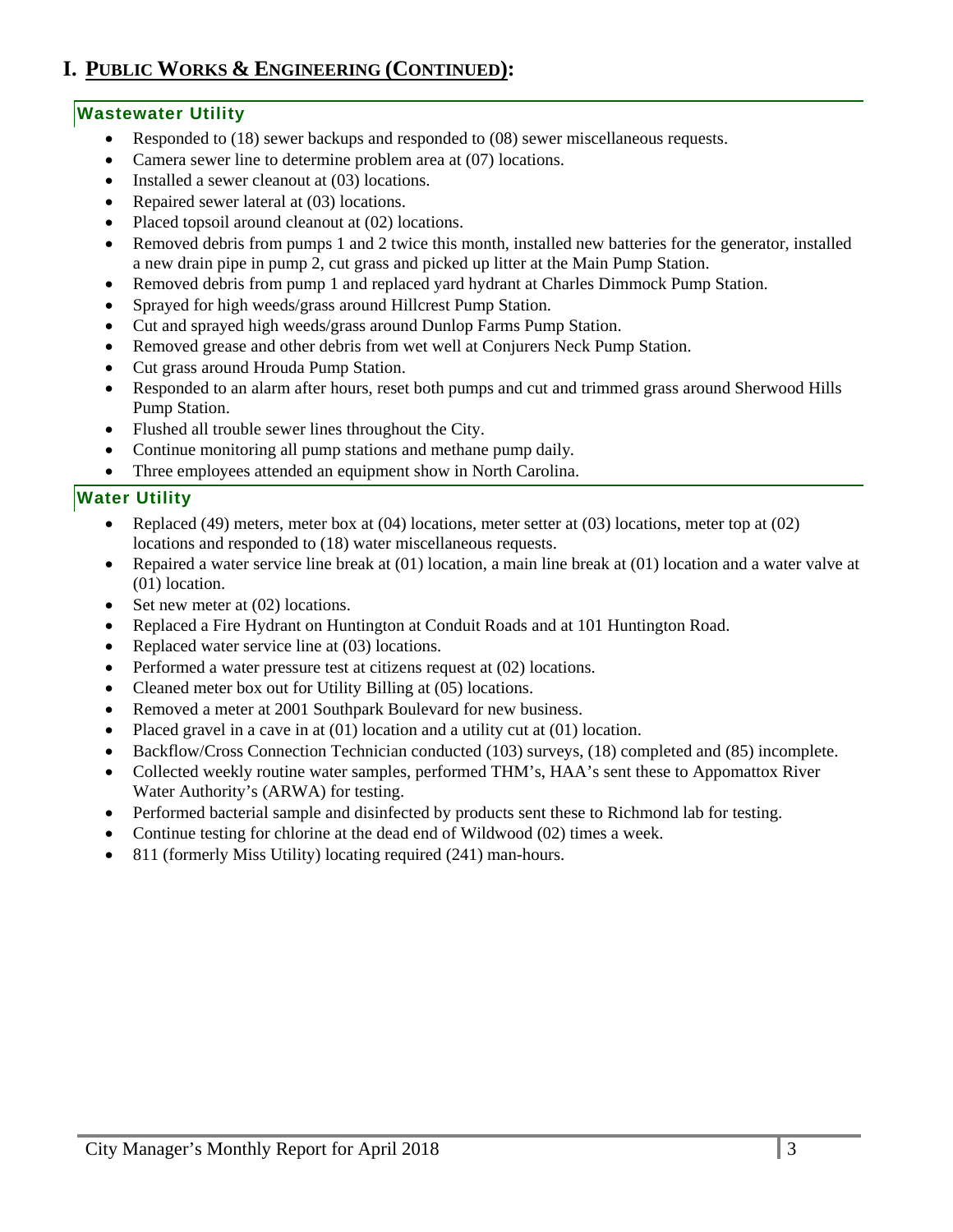### **II. PLANNING & COMMUNITY DEVELOPMENT DEPARTMENT**:

#### **Department Overview**

In the month of April, the job posting for the Assistant Director position closed on April  $13<sup>th</sup>$  and the first round of interviews occurred on April 23rd. Panel Interviews were conducted with the five selected applicants. The responsibility and duties of the Assistant Director position are assigned/shared between the Director and the Community Development / Economic Development Planner.

#### **Planning & Community Development Division**

- Planning Commission did meet in the month of April.
	- o PC Resolution 18-4, City Ordinance No. 18-3, to amend the zoning code to comply with the State Chesapeake Bay Preservation Act regulations. Motion to Recommend Approval (7-0).
	- o PC Resolution 18-5, City Ordinance No. 18-4, amend the zoning code with revised criteria for the Board of Zoning Appeals in granting a variance. Motion to Recommend Approval (7-0).
	- o PC Resolution 18-6, City Ordinance No. 18-7, amend the Comprehensive Plan by changing the land use classification for City-owned parcel 69020900001. Motion to Recommend Approval (7- 0).
	- o PC Resolution 18-7, City Ordinance No. 18-8, amend zoning map for City-owned parcel 69020900001. Motion to Recommend Approval (7-0).
	- o PC Resolution 18-8, City Ordinance No. 18-9, amend and update Chapter 7 of the Comprehensive Plan, to comply with the State Chesapeake Bay Preservation Act regulations.
- At City Council, the following planning items were discussed:
	- o Second Reading for No. 17-31, Special Use Permit for Agricultural Use and Accessory Structures on Archileti Property. Motion to Approve (7-0).
- For CDBG, contractors are currently finishing up work on 6 homes. Staff determined funding was available for 2 more repairs and worked with applicants to complete documentation for verification of HUD requirements.
- Staff worked steadfastly on the DEQ compliance requirements and submitted the compliance documentation on time to DEQ on April 30, 2018.
- The division also continues to review zoning, sign and fence permits, answer zoning questions, answer inquiries from citizens and businesses, meet with residential and commercial developers or residents pertaining to parcels with flood plain and RPA issues, attend various meetings internally and externally, and other various daily activities.

#### **Code Enforcement Division**

 The code enforcement division recorded 125 new cases in April 2018, a consistent figure to new cases in April 2017, and observed 58 outstanding cases come into compliance.

#### **Building Inspections Division**

- The building inspections division received a significant increase of permit applications in comparison to April 2017, a total expected investment of \$213,530 in new residential construction and \$243,500 in commercial construction. The department completed 116 total inspections in April. Multiple residents who received the Emergency Home Repair grant received inspections and approvals from this division.
- Commercial permits were issued for Food Lion to repair fire damage, People's Advantage Credit Union interior alteration and Wal-Mart interior alterations.
- The department reviewed and issued a permit for 2 new single-family residences in April, bringing the total to 9 new houses year to date.

The following spreadsheet depicts the department's monthly and year-to-date statistics.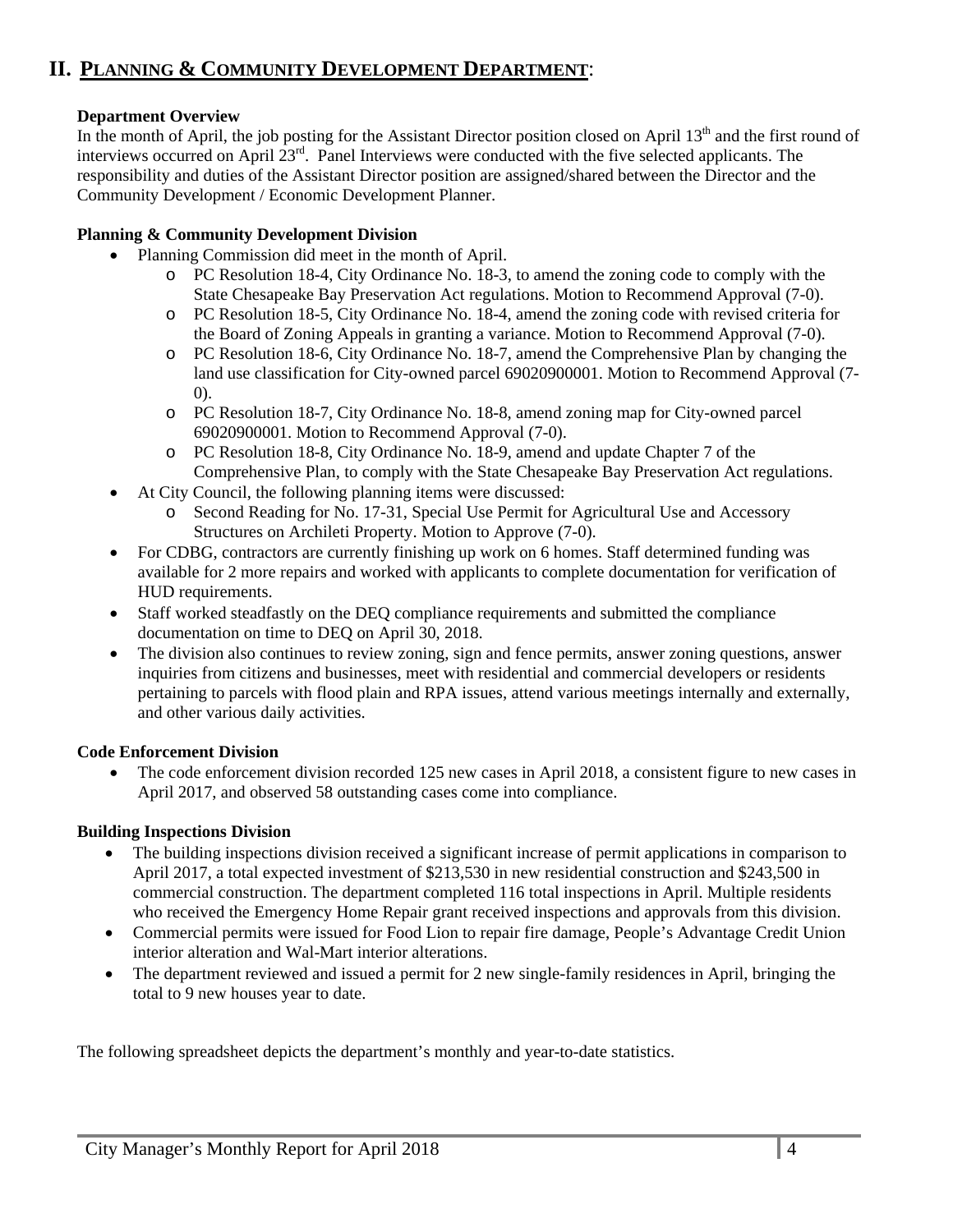# **II. PLANNING & COMMUNITY DEVELOPMENT DEPARTMENT (CONTINUED):**

| <b>Planning &amp; Community Development</b> |                |                       | <b>New Cases</b>                                                                                            | Month          | <b>YTD</b>     |
|---------------------------------------------|----------------|-----------------------|-------------------------------------------------------------------------------------------------------------|----------------|----------------|
| 04/01/2018-04/30/2018                       |                |                       | <b>Total - All Categories</b>                                                                               | 125            | 541            |
| 6/13/2018                                   |                |                       | Parking of commercial vehicle, recreational vehicle,<br>utility trailer, boat, and camper in Res. Districts | 13             | 55             |
|                                             |                |                       | Exterior storage of objects and equipment                                                                   | 9              | 96             |
|                                             |                |                       | Damage or defacement of public or private property                                                          |                |                |
| <b>Building Permits</b>                     | Month          | <b>YTD</b>            |                                                                                                             | 0              | $\mathbf{0}$   |
| <b>Total - All Categories</b>               | 69             | 191                   | Storage of Inoperable Vehicles                                                                              | 13             | 88             |
| Residential - New Construction              | $\overline{2}$ | 9                     | Removal of Vegetation                                                                                       | 60             | 60             |
| Cost/Investment                             |                | \$213,530 \$1,206,330 | Solid Waste: Remove unsafe substances                                                                       | 18             | 186            |
|                                             |                |                       | Zoning                                                                                                      | $\overline{2}$ | 19             |
| Residential - Alteration/Demos              | 5              | 29                    | Virginia Property Maintenance Code                                                                          | 10             | 37             |
| Cost/Investment                             | \$45,097       | \$208,613             |                                                                                                             |                |                |
|                                             |                |                       | <b>Closed Cases</b>                                                                                         | Month          | <b>YTD</b>     |
| Commercial                                  | $\overline{7}$ | 19                    | <b>Total - All Categories</b>                                                                               | 58             | 338            |
| Cost/Investment                             |                | \$243,500 \$ 667,984  | Parking of commercial vehicle, recreational vehicle,<br>utility trailer, boat, and camper in Res. Districts | 6              | 46             |
|                                             |                |                       | No Violation                                                                                                | 1              | 4              |
| Electrical                                  | 19             | 52                    | Compliant                                                                                                   | 5              | 42             |
|                                             |                |                       | <b>Forced Compliant</b>                                                                                     | 0              | $\mathbf 0$    |
| Mechanical                                  | 17             | 37                    | Exterior storage of objects and equipment                                                                   | 6              | 71             |
|                                             |                |                       | No Violation                                                                                                | 0              | $\overline{4}$ |
| Plumbing                                    | 19             | 45                    | Compliant                                                                                                   | 6              | 67             |
|                                             |                |                       | <b>Forced Compliant</b>                                                                                     | 0              | $\mathbf{0}$   |
|                                             |                |                       | Damage or defacement of public or private property                                                          | 0              | $\bf{0}$       |
|                                             |                |                       | No Violation                                                                                                | 0              | $\mathbf 0$    |
| <b>Building Inspections</b>                 | Month          | <b>YTD</b>            | Compliant                                                                                                   | 0              | $\mathbf{0}$   |
| <b>Total - All Categories</b>               |                |                       | <b>Forced Compliant</b>                                                                                     | 0              | $\mathbf{0}$   |
| Residential                                 | 116            | 265                   | Storage of Inoperable Vehicles                                                                              | 13             | 83             |
| Commercial                                  | 57             | 258                   | No Violation                                                                                                | $\mathbf{1}$   | 5              |
|                                             |                |                       | Compliant                                                                                                   | 12             | 76             |
|                                             |                |                       | <b>Forced Compliant</b>                                                                                     | $\mathbf 0$    | $\overline{2}$ |
|                                             |                |                       | Removal of Vegetation                                                                                       | 21             | 21             |
| <b>Planning Permits</b>                     | Month          | <b>YTD</b>            | No Violation                                                                                                | $\mathbf 0$    | $\mathbf{0}$   |
| <b>Total- All Categories</b>                | 16             | 57                    | Compliant                                                                                                   | 21             | 21             |
| Fence                                       | 5              | 15                    | <b>Forced Compliant</b>                                                                                     | 0              | 0              |
|                                             |                |                       | Solid Waste: Remove unsafe substances                                                                       | 9              | 85             |
| Signs - Temporary                           | $\overline{2}$ | 6                     | No Violation                                                                                                | 1              | $\overline{4}$ |
|                                             |                |                       | Compliant                                                                                                   | 8              | 81             |
| Signs - Permanent                           | $\overline{4}$ | 14                    | <b>Forced Compliant</b>                                                                                     | $\Omega$       | $\mathbf{0}$   |
|                                             |                |                       | Zoning                                                                                                      | 1              | 13             |
| Zoning                                      | 5              | 22                    | No Violation                                                                                                | 0              | $\mathbf{0}$   |
|                                             |                |                       | Compliant                                                                                                   | 1              | 13             |
|                                             |                |                       | <b>Forced Compliant</b>                                                                                     | 0              | 0              |
|                                             |                |                       | Virginia Property Maintenance Code                                                                          | 2              | 19             |
|                                             |                |                       | No Violation                                                                                                | 1              | 2              |
|                                             |                |                       | Compliant                                                                                                   | 1              | 17             |
|                                             |                |                       | <b>Forced Compliant</b>                                                                                     | 0              | $\mathbf{0}$   |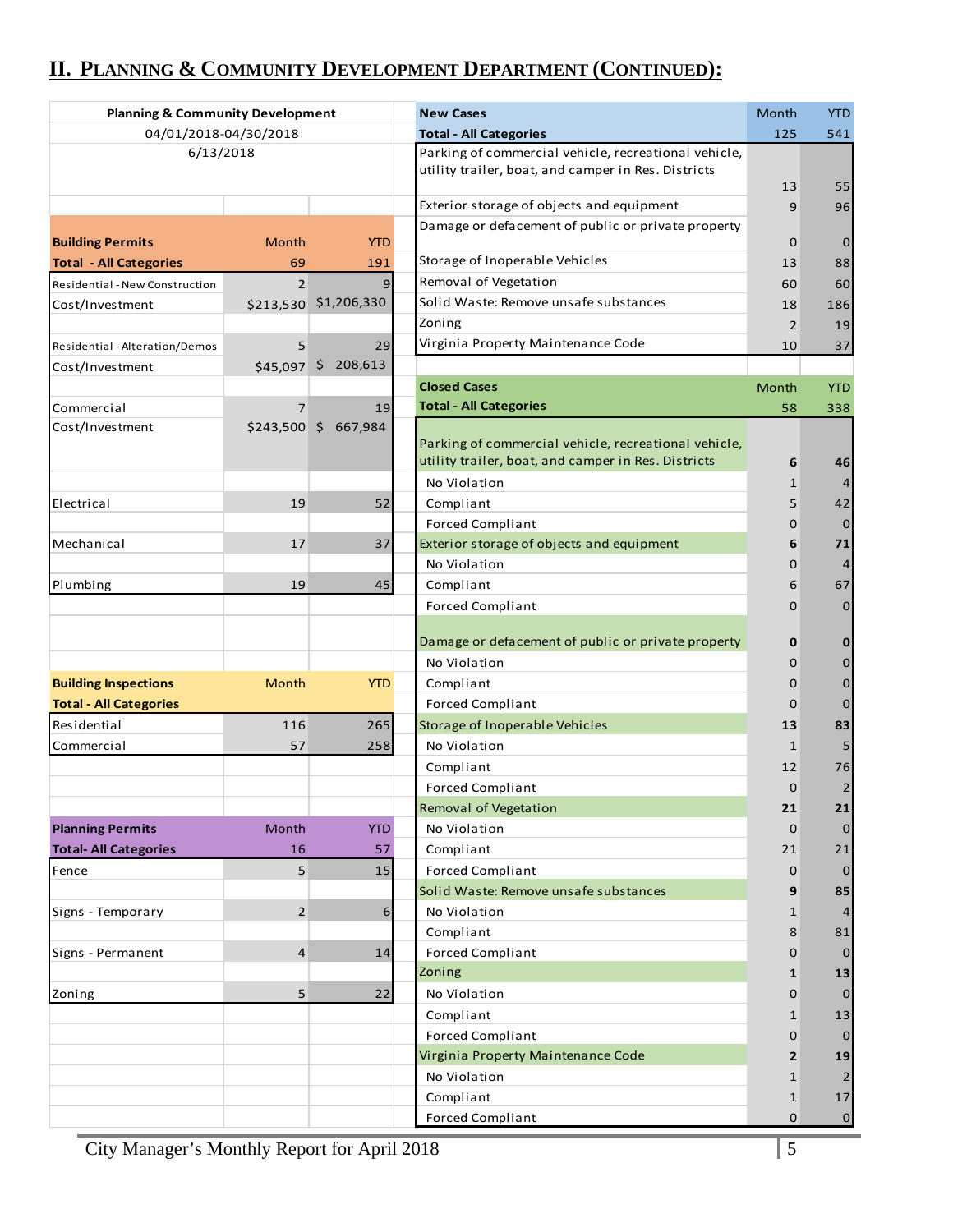### **III. ECONOMIC DEVELOPMENT DEPARTMENT:**

**UNEMPLOYMENT** FOR THE PAST 12 MONTHS – COLONIAL HEIGHTS



Source: Virginia Bureau of Labor Statistics

| <b>Comparison Over Time</b>           |                              |                 |                      |  |  |
|---------------------------------------|------------------------------|-----------------|----------------------|--|--|
| <b>Time Period</b>                    | <b>Colonial Heights city</b> | <b>Virginia</b> | <b>United States</b> |  |  |
| Mar. 2018                             | 3.7%                         | 3.3%            | 4.1%                 |  |  |
| Feb. 2018                             | 3.5%                         | 3.3%            | 4.4%                 |  |  |
| Mar. 2017                             | 4.4%                         | 3.9%            | 4.6%                 |  |  |
| 5 Year Annual Average<br>2013 - 2017  | 5.1%                         | 4.6%            | 5.6%                 |  |  |
| 10 Year Annual Average<br>2008 - 2017 | 6.1%                         | 5.4%            | 7.0%                 |  |  |

Source: Virginia Bureau Labor Statistics

### **Labor Force, Employment and Unemployment in Colonial Heights**

The table below shows the monthly, not seasonally, adjusted Labor Force, Employment and Unemployment data for Colonial Heights city in March 2018 per *Virginia Employment Commission*.

| <b>Labor Force</b>                                                         | Employed          | <b>Unemployed</b>                       | <b>Unemployment Rate</b>                               | <b>Preliminary</b>                      |  |
|----------------------------------------------------------------------------|-------------------|-----------------------------------------|--------------------------------------------------------|-----------------------------------------|--|
| 8,936                                                                      | 8,605             | 331                                     | 3.7                                                    | No                                      |  |
| <i>*</i> Chesterfield<br><i>*Dinwiddie</i><br><i><b>*Prince George</b></i> | 3.2 %unemployment | 3.8 % unemployment<br>3.9% unemployment | <i>*City of Petersburg</i><br><i>*City of Hopewell</i> | 6.8 % unemployment<br>5.4% unemployment |  |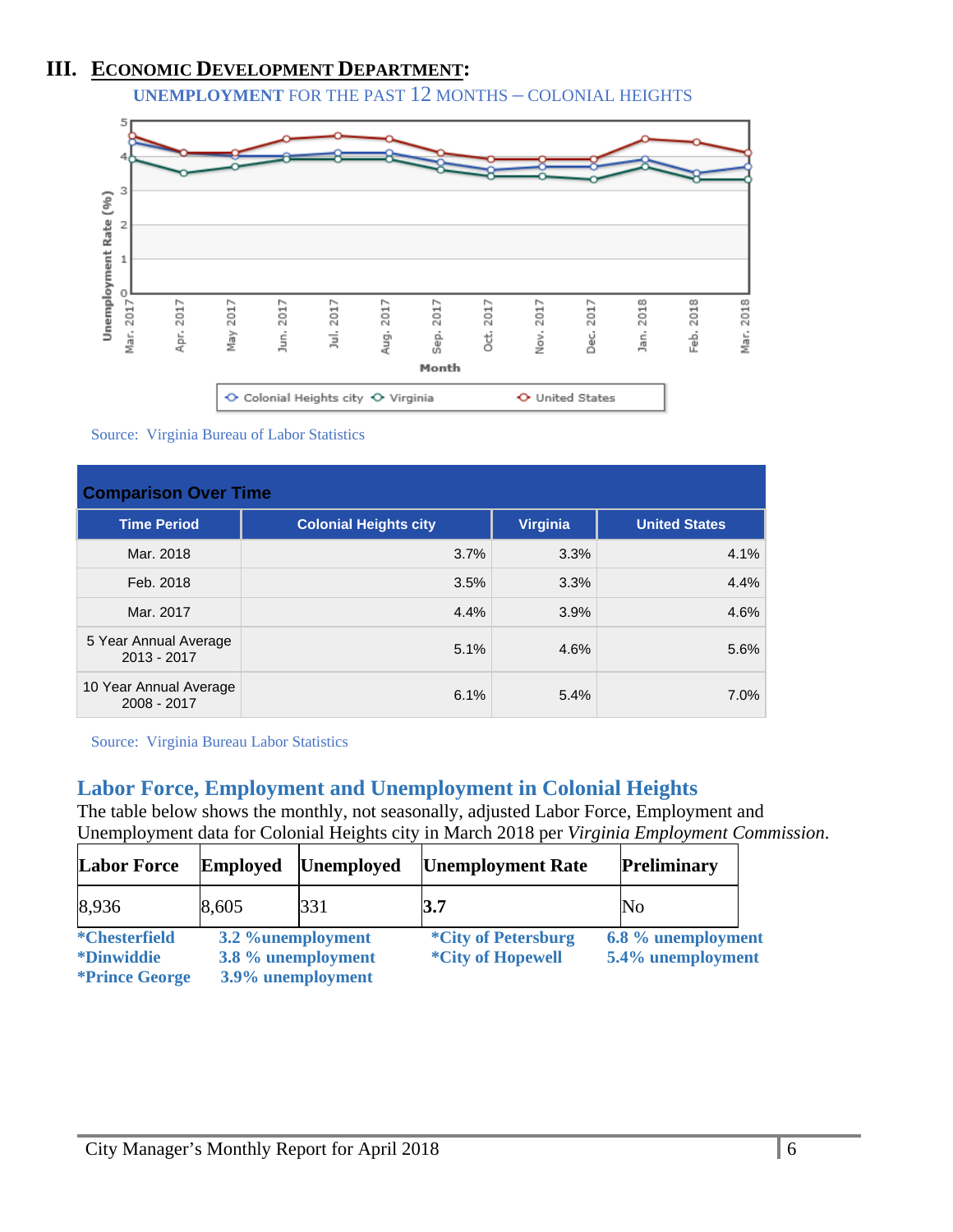### **III. ECONOMIC DEVELOPMENT DEPARTMENT (CONTINUED):**

### **Prospect Activity:**

| Direct Requests for Information: |  |
|----------------------------------|--|
| Sites/Bldgs. Submitted           |  |
| <b>Active Prospects</b>          |  |

### **Projects:**

Boulevard WaWa Interior Renovations – on hold Longhorn's Ribbon Cutting was held on April 24th Walker Office Building – Roslyn Office Park Harbor Freight Opened has opened this month Sedona Tap House Site Plan Approved Rezoning for Charles Dimmock Site Approved by Planning Commission Pre-Application for Tractor Museum Expansion

### **Meetings & Events:**

 Retail Merchants Association Monthly Meeting Chamber Finance Committee Meeting – Colonial Heights Chamber Crater Workforce Investment Board Business Services Committee Meeting Petersburg Area Regional Tourism Marketing Meeting Greater Realtor Association Commercial Realtors Monthly Meeting Hosted Metro Exports Initiative Workshop Community College Workforce Alliance Meeting Citizens Academy Workforce Marketing/Rebranding Meeting Keystone Tractor Museum Board Meeting Virginia Economic Developers Association Conference Economic Development Authority Quarterly Meeting Planning Commission Meeting for Rezoning City Owned Site Colonial Heights Chamber Women's Business Expo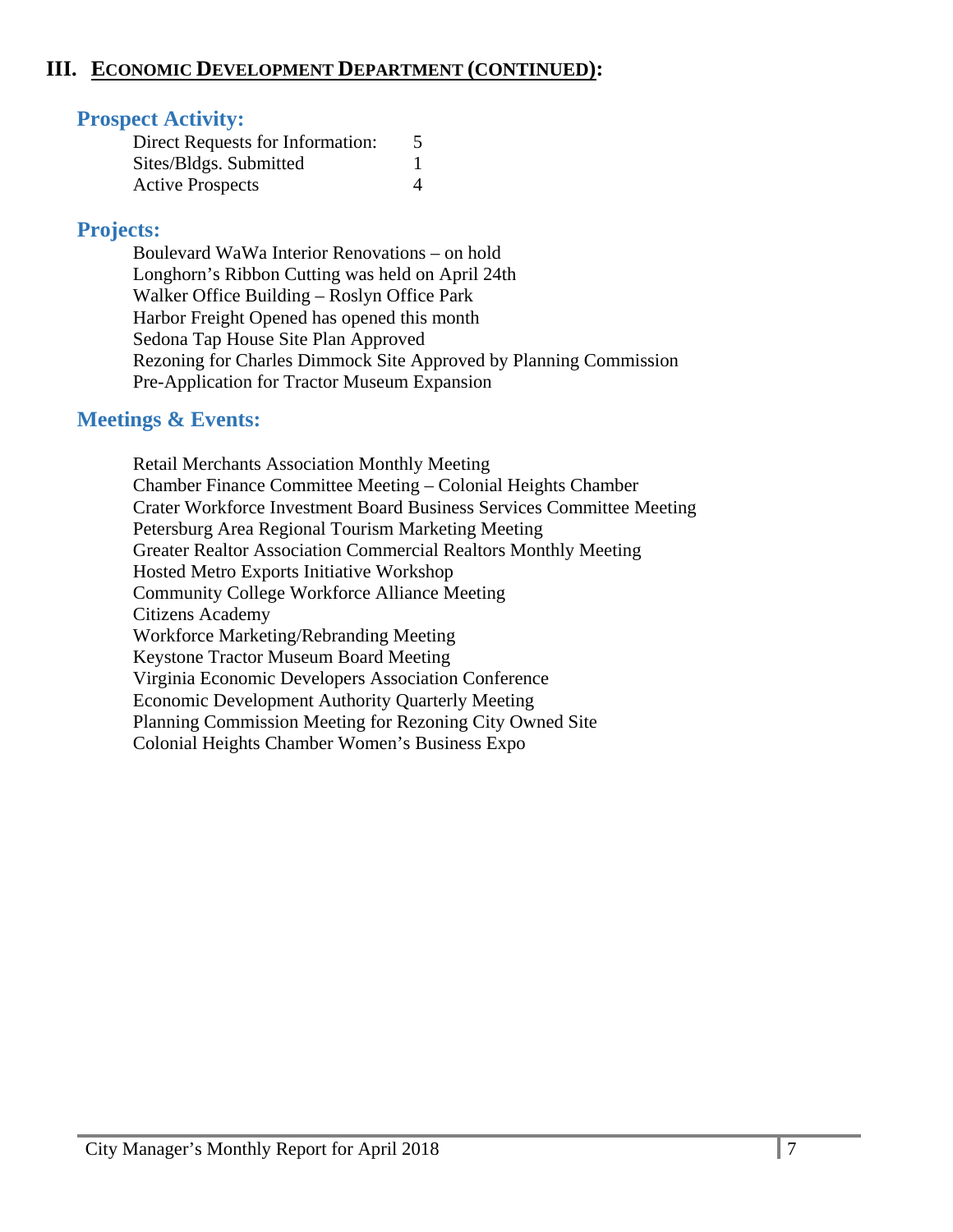### **IV. POLICE DEPARTMENT:**

Our officers responded to 3,305 calls for service during the month of April, 2018. During the same month last year, we responded to 3,707 calls for service—resulting in an 11% decrease. We had no reported robberies, and two (2) reported in April, 2017— a 100% decrease. We had four (4) reports of aggravated assaults this April, with one (1) reported during the month of April, 2017— a 300% increase. We had no reported burglaries in April, 2018, which is the same as during the month of April, 2017— no change. There were 67 Part I, or serious, crimes reported to the Colonial Heights Police Department in April, 2018. Thirty-seven (37) of those, or 55%, have been cleared. Specific percentages for the Part I crimes and arrests are available upon request.

The month of April was an extremely busy one with regard to many community events and projects. Our initiative of increasing our efforts in the area of safety and security in our schools, workplaces and churches hit full throttle. We met with all of our school administrators at their monthly cabinet meeting, as well as hosted our first church safety and security forum at the Colonial Heights Public Library. Active shooter/workplace violence training with city employees has begun, with a very encouraging response. These efforts have been very rewarding to us as an agency, and have been received most positively in the community. We also hosted another *Drug Take-Back* event, at which we took in over 350 pounds of medicines that will not get in the hands of innocent people or into our water system.

We continue our partnership with **The James House,** working cooperatively to address domestic violence in our community. The *Clothes Line Project* being displayed in our agency lobby associated with this endeavor received a lot of media attention.

We closed out the month with our Crime Prevention Career Officer Scott Whirley meeting with all of the area middle and high schools in an effort to educate the students with our curfew ordinance and the issues we have experienced at Southpark Mall. Our actions are an effort to keep the young people safe and informed and for those visiting the mall to have a positive shopping experience.

**Capt. Steve Groat**, commander of our **Operations Division**, reported the following from his personnel. Some of the operational highlights are as follows:

- Officer Desiree McCurry attempted to stop a vehicle for a traffic infraction on Westover Avenue. The driver of the vehicle failed to stop for the officer, but the pursuit was terminated. A license plate number was obtained and the investigation is ongoing.
- Officer Chris Velasquez arrested four subjects from a traffic stop for possession of marijuana with intent to distribute. Officer Velasquez recovered two firearms. One of them was reported as stolen from Franklin County, Virginia. A total of 1.6 ounces of marijuana was recovered, as well as \$480.00 in cash.
- Senior Officer Robert Simmons investigated a brandishing of a firearm situation in the parking lot of Sam's Club. The dispute was over a parking space. Simmons located the suspect and was able to charge them with the crime and recovered the firearm used.
- Sergeant Robert Helms responded to Wawa for a larceny. During the investigation, he was able to identify the suspect and obtain warrants. Later that night, the suspect was arrested and taken in front of the magistrate. The attending officer noted that the suspect had been drinking, but the subject was released by the magistrate. Subsequently, the officer observed the suspect attempting to drive away and stopped and arrested the suspect for DUI. The suspect then assaulted two officers attempting to transport the suspect to jail.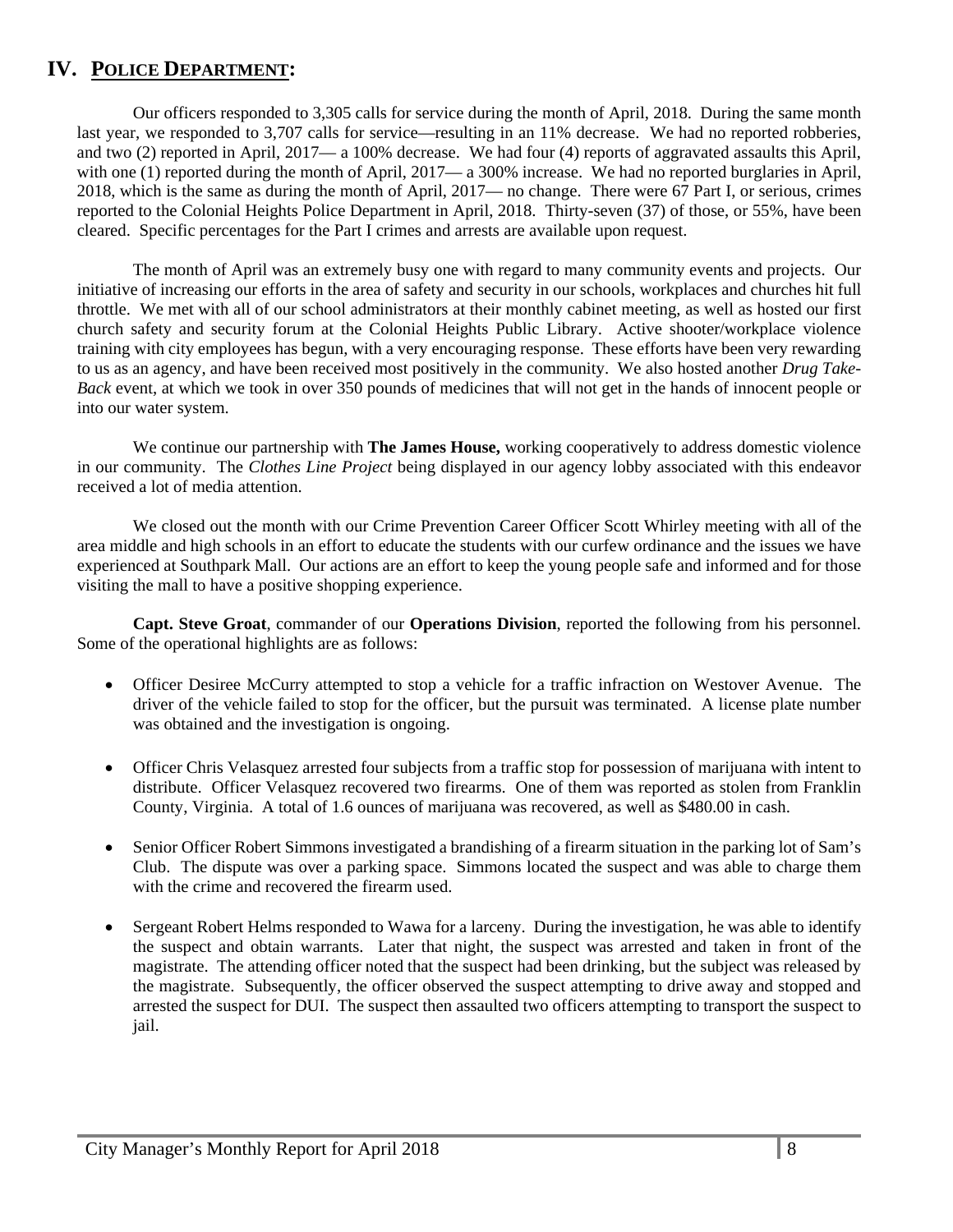- Officer Cecil Powell took a report of a stolen credit card. During his investigation of the incident, he was able to identify the suspect as a contractor who had been in the victim's home. Officer Powell was able to obtain warrants and the case is pending service of those warrants.
- Senior Officer David Gallagher responded to an incident at the playground of North Elementary. The investigation led to two juveniles who were involved in a fight at the playground. Both students were involved in the fight and both were charged accordingly.
- Officers took a subject into custody on a paperless emergency custody order (ECO). The subject had used an unknown substance in Petersburg. When he returned home, he jumped out a second story window. The subject then ran and ended up lying down in the middle of the roadway near the courthouse.
- Senior Officer Simmons attempted to stop a vehicle for a traffic violation. The suspect initially stopped, but then drove off as the officer approached the vehicle. Officer Simmons did not pursue the suspect due to the heavy traffic conditions. The officer then observed the suspect vehicle driving on W. Roslyn Road towards Conduit Road. Master Officer Mike Kelley located the suspect vehicle, which stopped in the parking lot at Dick's Sporting Goods. As officers approached the suspect, the vehicle drove off again, knocking Officer Kelley to the ground. At this point, officers began to pursue the suspect. The suspect drove north bound on I-95 to Route 10, where the suspect stopped and was taken into custody without further incident.
- Master Officer Eric Allen responded to a disturbance on Covington Road. He located a female suspect who refused to cooperate with him due to her level of intoxication. Master Officer Allen attempted to arrest her for the violation, at which time she became disorderly and assaulted officers. Once in custody, the female suspect kicked the window to Master Officer Allen's patrol car, causing damage to the vehicle. The suspect was held at Riverside Jail.
- Sergeant Kolev located a juvenile at the middle school grounds that was wanted for a robbery in Petersburg. The Juvenile was detained and turned over to Petersburg Police Dept.

The **Law Enforcement Services Division**, commanded by **Capt. Bill Anspach**, also reported his division as having a productive month. Highlights from their reported activities are as follows:

- The unit sponsored a community event in the Toys R Us parking lot. This event included the *Drug Take-Back* in cooperation with the DEA, a child safety seat inspection station, and a shredding truck. We are happy to report that 348 pounds of medications were turned in, over 10,000 pounds of paper was shredded, and multiple child car seats were checked and/or installed.
- April was *National Sexual Assault Month*. In our partnership with The James House, Career Officer Scott Whirley coordinated our sponsorship of the *Clothesline Project* to be on display at headquarters. The tshirts created by victims remained on display throughout the month and were shared on our Facebook page. One media partner covered this project and several stories featuring the "clothesline" and interviews with department personnel were aired.
- Sergeant Renee Walters completed the media rounds, which included television and radio for Chesterfield/Colonial Heights **Crime Solvers** in which a Colonial Heights crime was featured.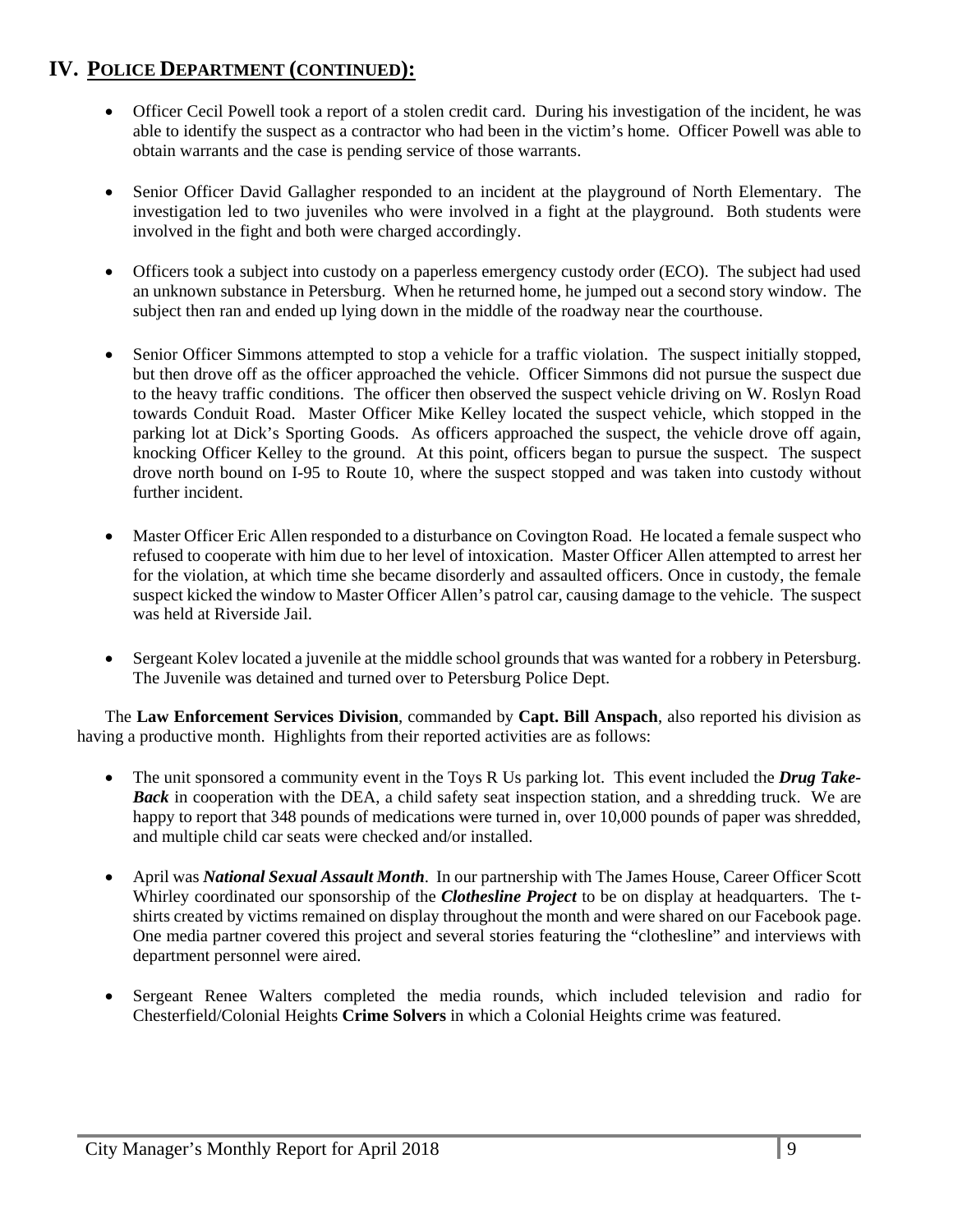Sergeant Walters completed a walk-through and media interviews with Principal Kristen Jansen and Superintendent Joseph Cox at Colonial Heights High School. The walk-through was for the School Safety Committee, chaired by Speaker Kirk Cox, and other committee members.

Our **Investigations Division,** commanded by **Capt. Dann Ferguson**, reported an average month, with 13 new cases assigned to the division. Eight (8) cases were cleared, including four (4) cases from previous months, all of which resulted in a 66% clearance rate. During the month, we had one (1) non-fatal heroin overdose. We also processed 40 concealed weapon permits and two (2) massage clinic permits.

Some of the division highlights include:

- $\triangleright$  Detective Sergeant Thad Johnson was assigned four (4) new cases this month, as follows:
	- One case involved a possession of heroin case that was connected to a missing person investigation.
	- One case involved a death investigation that was ruled a natural death.
	- Two cases involved criminal solicitation of a minor. Both cases are being actively investigated and several electronic devices are being downloaded.
	- Sgt. Johnson exceptionally cleared a fraud case from January 2018. The case was forwarded to the Baldwin Police Department in California for prosecution.
- $\triangleright$  Master Detective Roger Santini was assigned two (2) new cases this month, as follows:
	- One case involved a reported sexual assault that was cleared by arrest.
	- Another is a missing person case.
	- Detective Santini cleared by arrest a break and entering case from 2015.
- $\triangleright$  Master Detective Chris Harris was assigned two (2) new cases this month, as follows:
	- One case involved a grand larceny. Warrants have been obtained on the suspect, but are pending service.
	- One case involved a credit card fraud at a local business.
	- Master Detective Harris exceptionally cleared an identity theft case from March 2018. The case was forwarded to the Davenport Police Department in Iowa for prosecution.
- $\triangleright$  Master Detective Adam Brandeberry was assigned five (5) new cases this month, as follows:
	- One case involved a grand larceny at a store located in Southpark Mall. Additional video footage is pending from their corporate office.
	- One case involved an aggravated assault that was unfounded. It was determined that the wounds were self-inflicted.
	- One case involved a larceny of a vehicle. The suspect has been identified and warrants obtained.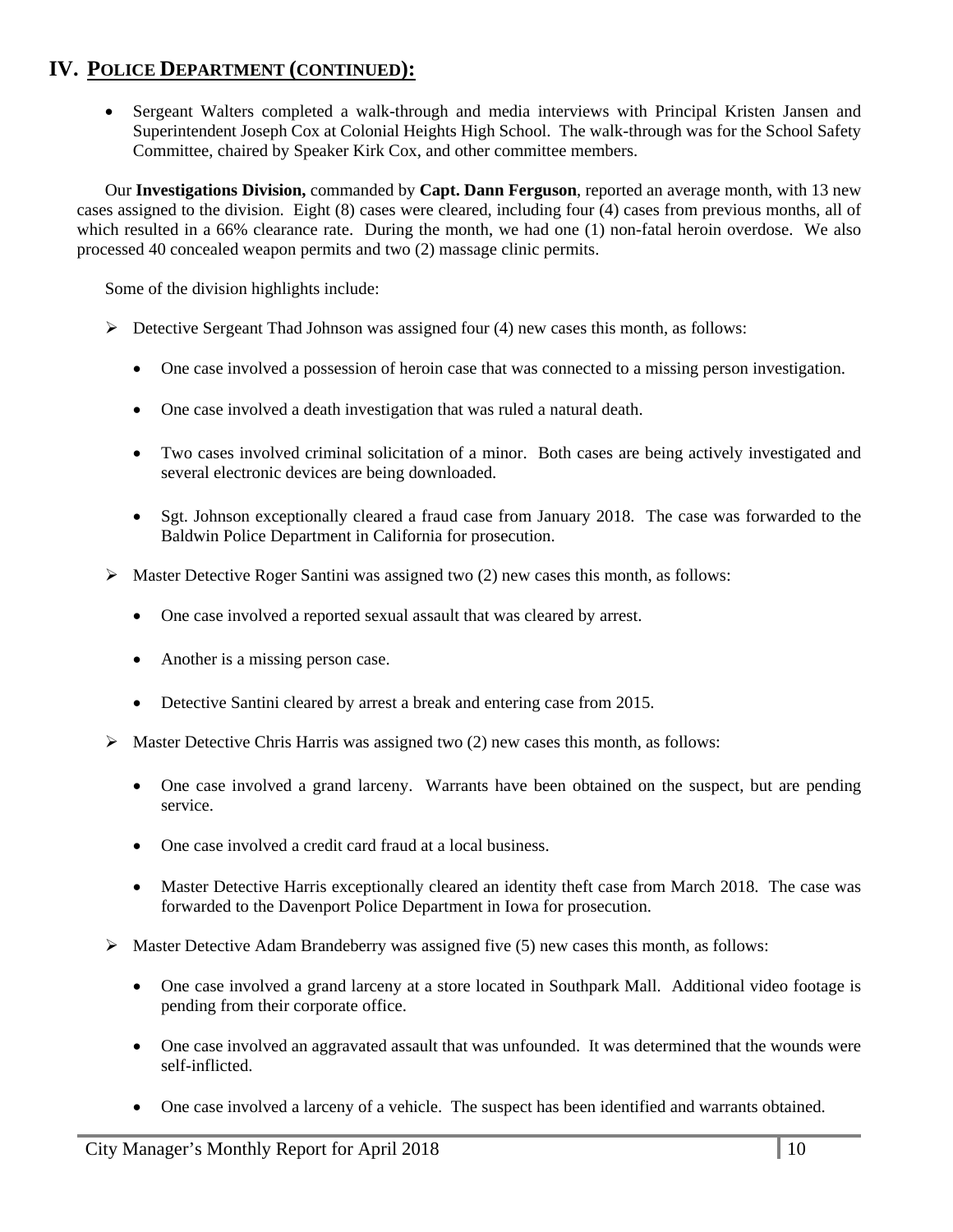- Two cases involved theft from automobiles. The suspect has been identified and warrants obtained.
- Master Detective Brandeberry exceptionally cleared a credit card fraud from February 2018. The victim refused to prosecute once the suspect was identified.

No public nuisance letters were issued this month.

**Auxiliary and Sentinels** met on April 5, 2018. Officer Cecil Powell conducted a defensive tactics training class during their meeting. Auxiliary Officer Jason Poe started the 91st Basic Law Enforcement Academy at the Crater Criminal Justice Academy on April 2, 2018. He is performing extremely well in academics and practicals. Auxiliary and Sentinel members provided traffic control during the Drug Take- Back, Child Safety Seat Inspection, and Autism events on April 28, 2018. Auxiliary and Sentinel members volunteered 317 hours of service during April, and 618 hours of service during the 2018 calendar year.

**The U. S. Marshal's Fugitive Task Force,** which includes our Master Officer Travis Karr, arrested 17 fugitives from justice, four (4) of whom were wanted in the City of Colonial Heights. They also served 92 warrants, eight (8) of which were also from the City of Colonial Heights.

**Sgt. Jason Chimera**, who supervises the **Special Operations Unit**, again focused efforts in and around the mall area, which lead to numerous drug arrests. Master Officer Stacey Whitt investigated a suspicious vehicle parked near James River Cardiology. After arresting a male and female on drug violations, Master Officer Whitt learned that Hopewell Police wanted both parties for robbery and malicious wounding. There were 14 new cases initiated, and 17 total cases were cleared by arrest. We obtained 33 felony warrants and 16 misdemeanor warrants for offenses involving drug possession/distribution, assault on a law enforcement officer, obstruction of justice, grand larceny, and vandalism and weapons violations. Special Ops personnel gave 23 verbal warnings; three (3) written warnings; conducted five (5) field interviews; served five (5) warrants; and executed one (1) search warrant at a residence and four (4) search warrants on various electronic devices. Officer Darrell Aleshire investigated one (1) non-fatal heroin overdose this month.

As an agency, overall we made 332 total arrests, worked 83 crashes, wrote 421 traffic citations, executed 702 traffic stops, affected 23 DUI arrests and 54 drug arrests, and issued 31 parking citations.

**Career Officer Stacey A. Arehart** has been selected as our *Employee of the Month* for March, 2018. For the past year, Stacey has taken personal ownership of the construction project at the Colonial Heights Animal Shelter. This was an endeavor that took several years to complete. By embracing it, Stacey has saved the city money and countless man hours by reporting errors, keeping contractors within budget, and catching missteps before they were completed incorrectly. She took this project personally, which not only benefited the animals housed at the shelter, but also the entire department. Her love of animals and desire to ensure that they receive the loving treatment that they deserve come foremost in Stacey's life.

In addition to her focus on the shelter renovation, Career Officer Arehart maintained her vast work responsibilities and assignments while overseeing daily construction. Without question, Stacey should be highly commended for her dedication to the animal shelter and the city. This facility will serve our community well into the future. Thanks to her, the animals will be housed in a superior facility with excellent and efficient care.

For the above reasons alone, we believe that Career Officer Stacey Arehart is most deserving of this prestigious award, and we are honored that she is a member of our police family.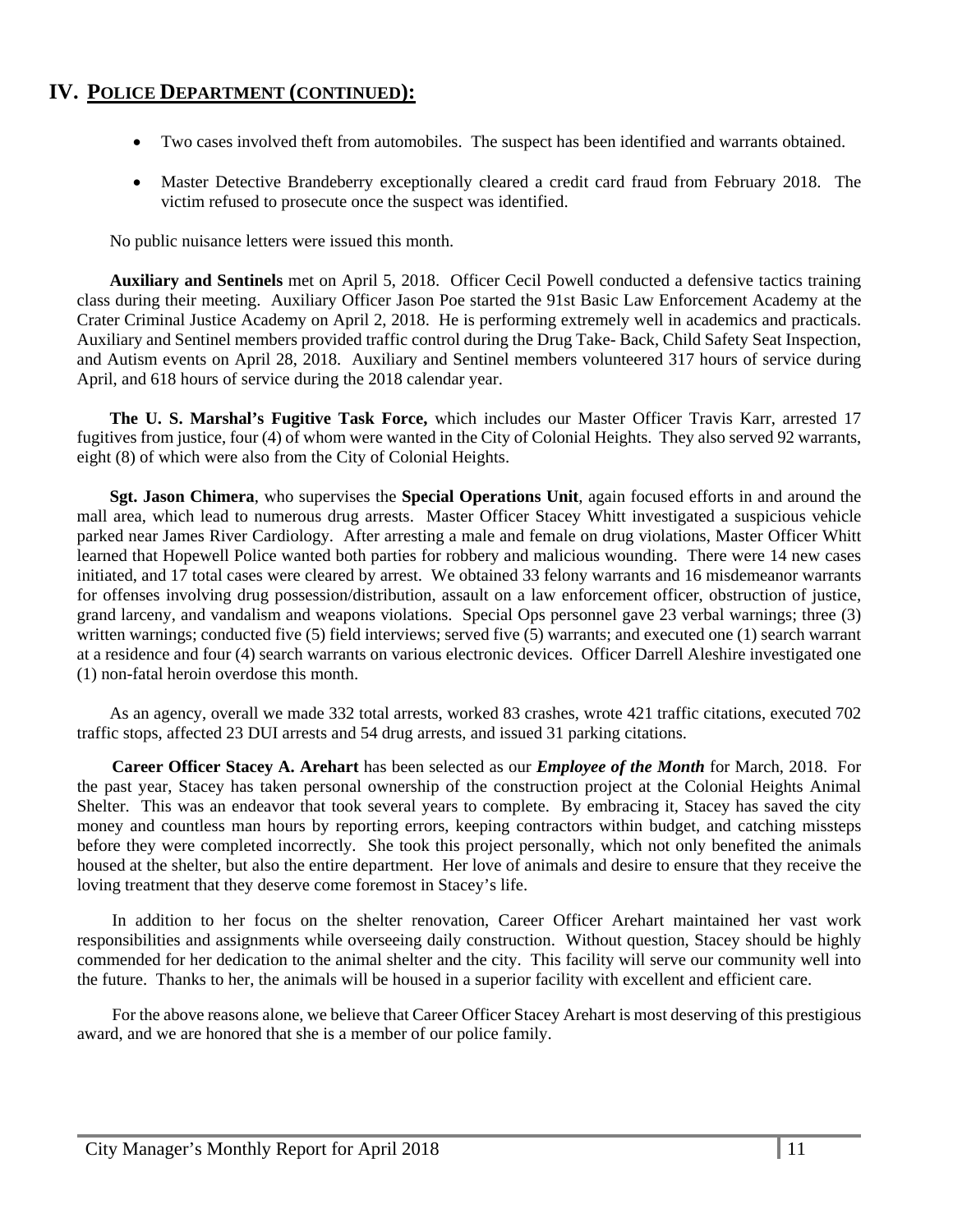| DEPARTMENT STATISTICS |
|-----------------------|
|-----------------------|

| <b>Crime</b>                | <b>April 2017</b>                | <b>April 2018</b>               | <b>Percentage of</b><br><b>Increase/Decrease</b> |
|-----------------------------|----------------------------------|---------------------------------|--------------------------------------------------|
| Homicide                    | $\overline{0}$                   | $\theta$                        | $0\%$                                            |
| Rape                        | 1                                | $\theta$                        | $-100%$                                          |
| Robbery                     | $\overline{2}$                   | $\theta$                        | $-100%$                                          |
| <b>Aggravated Assault</b>   | 1                                | $\overline{4}$                  | 300%                                             |
| Simple Assault              | 14                               | 11                              | $-21%$                                           |
| Breaking & Entering         | $\overline{0}$                   | $\theta$                        | 0%                                               |
| Larceny                     | 60                               | 50                              | $-17%$                                           |
| <b>Vehicle Theft</b>        | $\overline{2}$                   | $\overline{2}$                  | 0%                                               |
| Arson                       | 1                                | $\theta$                        | $-100%$                                          |
| Shoplifting                 | 39                               | 25                              | $-36%$                                           |
| <b>DUI</b> Arrests          | 11                               | 23                              | 109%                                             |
| <b>All Criminal Arrests</b> | 382                              | 332                             | $-13%$                                           |
| <b>Calls for Service</b>    | 3707                             | 3305                            | $-11%$                                           |
|                             |                                  |                                 |                                                  |
| <b>April 2018</b>           | <b>Number</b><br><b>Reported</b> | <b>Number</b><br><b>Cleared</b> | <b>Percentage</b><br><b>Cleared</b>              |
|                             | 67                               | 37                              | 55%                                              |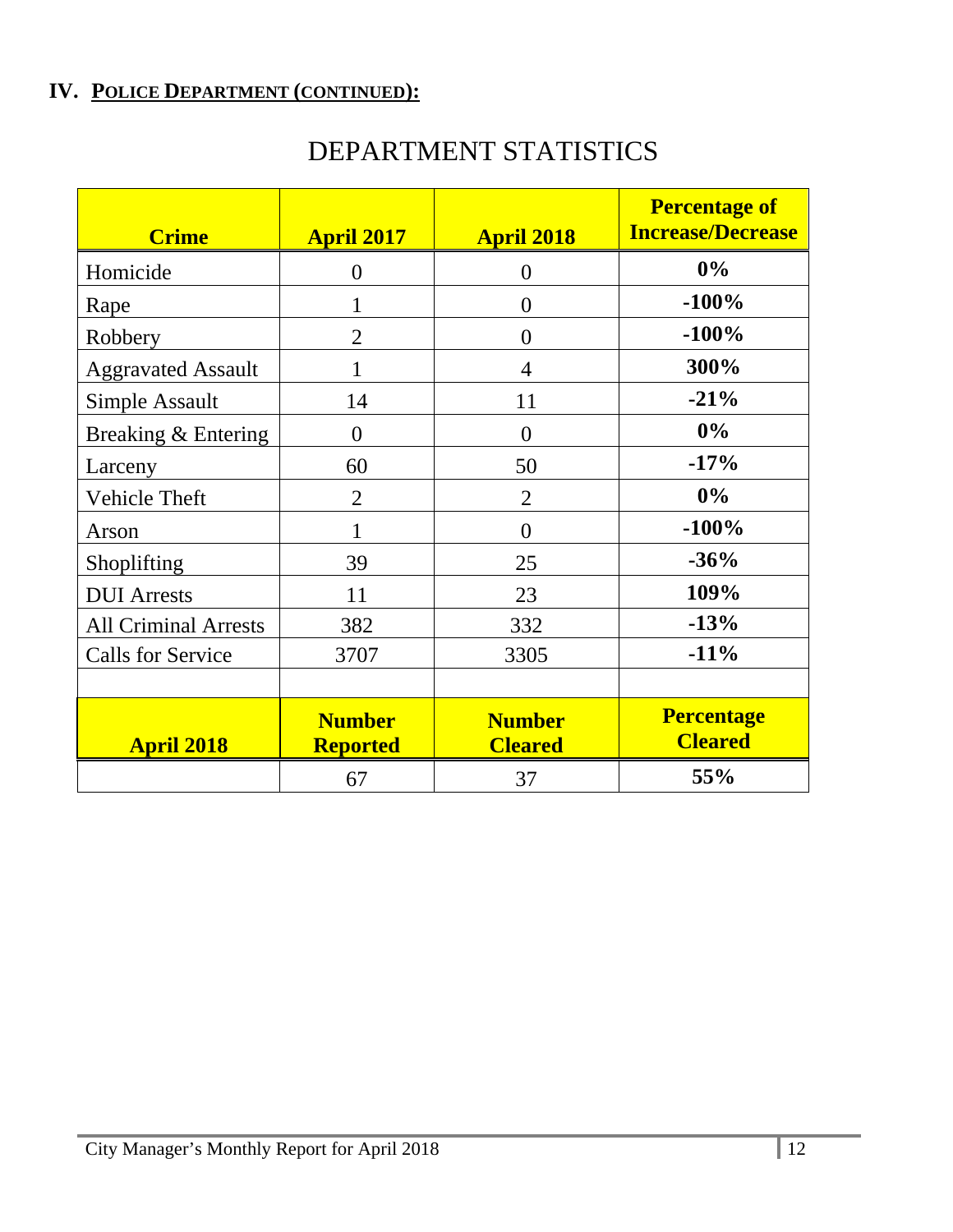# **V. FIRE & EMS DEPARTMENT:**

|                                 | <b>Total Incidents: 424</b>                   |                  | (Total Fire Loss \$1,000):<br>(Total EMS incidents 310): |                                                                                                                                | <b>Total Fire Type Incidents:</b><br><b>Total Patients transported:</b>                                                          | 114<br>230 |                |
|---------------------------------|-----------------------------------------------|------------------|----------------------------------------------------------|--------------------------------------------------------------------------------------------------------------------------------|----------------------------------------------------------------------------------------------------------------------------------|------------|----------------|
| <b>Fire, 114,</b><br>27%        |                                               |                  |                                                          | Fire units arrived on scene in less than 9 minutes on 87.6% of<br>emergency incidents.<br>(Average response time 6:06 minutes) |                                                                                                                                  |            |                |
| EMS,<br>310, 73%                |                                               |                  |                                                          |                                                                                                                                | EMS units arrived on scene in less than 9 minutes on $97.0\%$ of<br>emergency incidents.<br>(Average response time 5:25 minutes) |            |                |
|                                 |                                               |                  | <b>Fire Division(number of incidents):</b>               |                                                                                                                                |                                                                                                                                  |            |                |
|                                 | <b>Fires</b>                                  |                  | <b>Hazardous Situations</b>                              |                                                                                                                                | <b>Service calls and false calls</b>                                                                                             |            |                |
| <b>Building Fire</b>            |                                               | 1                | Gasoline/combustible spill                               | 1                                                                                                                              | Good Intent Calls                                                                                                                |            | 31             |
| Brush or grass Fire             |                                               | 4                | <b>Electrical Problem</b>                                | 2                                                                                                                              | <b>Public Service</b>                                                                                                            |            | 29             |
|                                 |                                               |                  | Down or low hanging wire                                 | 1                                                                                                                              | False Alarm/False Call                                                                                                           |            | 18             |
|                                 |                                               | Natural gas leak |                                                          | 1                                                                                                                              | Child Seat installation                                                                                                          |            | 3              |
|                                 |                                               |                  | Other Hazardous condition                                | 1                                                                                                                              | Smoke/CO detector installation                                                                                                   |            | $\mathbf 2$    |
|                                 |                                               |                  |                                                          |                                                                                                                                | <b>Assist Invalid</b>                                                                                                            |            | 20             |
|                                 | M/A First Responder given to EMS Chesterfield |                  | 2                                                        |                                                                                                                                | M/A received from Chesterfield Fire                                                                                              |            | 3              |
|                                 | M/A given to Petersburg Fire                  |                  | 6                                                        |                                                                                                                                |                                                                                                                                  |            |                |
|                                 | M/A given to Chesterfield Fire                |                  | $\overline{c}$                                           |                                                                                                                                |                                                                                                                                  |            |                |
|                                 | M/A given to Dinwiddie Fire                   |                  | 1                                                        |                                                                                                                                |                                                                                                                                  |            |                |
|                                 | M/A given to Prince George Fire               |                  | $\mathbf{2}$                                             |                                                                                                                                |                                                                                                                                  |            |                |
|                                 |                                               |                  | <b>STAFFING</b>                                          |                                                                                                                                |                                                                                                                                  |            |                |
|                                 |                                               |                  | <b>Engine unstaffed</b>                                  |                                                                                                                                |                                                                                                                                  |            |                |
|                                 |                                               |                  |                                                          |                                                                                                                                |                                                                                                                                  |            |                |
|                                 |                                               |                  |                                                          |                                                                                                                                | <b>Engine left with 2 personnel</b>                                                                                              |            |                |
|                                 |                                               |                  | due to EMS call                                          |                                                                                                                                | due to EMS call                                                                                                                  |            |                |
| <b>Station 1</b>                | <b>Number of Incidents</b>                    |                  | 11                                                       |                                                                                                                                | 33                                                                                                                               |            |                |
|                                 | <b>Total hours</b>                            |                  | 12 hrs. 33 min.                                          |                                                                                                                                | 40 hrs. 24 min.                                                                                                                  |            |                |
| <b>Station 2</b>                | <b>Number of Incidents</b>                    |                  |                                                          |                                                                                                                                | 3                                                                                                                                |            |                |
|                                 | <b>Total hours</b>                            |                  | 9 hrs. 32 min.                                           |                                                                                                                                | 4 hrs. 5 min.                                                                                                                    |            |                |
|                                 |                                               |                  | <b>EMS Mutual aid</b>                                    |                                                                                                                                |                                                                                                                                  |            |                |
|                                 | M/A given to Petersburg EMS                   |                  | 5                                                        |                                                                                                                                | M/A received from Chesterfield EMS                                                                                               |            | 2              |
|                                 | M/A given to Chesterfield EMS                 |                  | 1                                                        |                                                                                                                                | M/A received from Fort Lee EMS                                                                                                   |            | 9              |
|                                 |                                               |                  |                                                          |                                                                                                                                | M/A received from Petersburg EMS                                                                                                 |            | $\overline{2}$ |
|                                 |                                               |                  | <b>EMS Transports (by facility)</b>                      |                                                                                                                                |                                                                                                                                  |            |                |
|                                 | Southside Regional Medical Center             |                  |                                                          |                                                                                                                                | 152                                                                                                                              |            | 66.09%         |
|                                 | Tri-City Emergency Room                       |                  |                                                          |                                                                                                                                | 22                                                                                                                               |            | 9.57%          |
| Chippenham Hospital             | John Randolph Medical Center                  |                  |                                                          |                                                                                                                                | 18<br>17                                                                                                                         |            | 7.83%<br>7.39% |
| <b>VCU Health Systems</b>       |                                               |                  |                                                          |                                                                                                                                | 8                                                                                                                                |            | 3.48%          |
|                                 | Johnston Willis Hospital                      |                  |                                                          |                                                                                                                                | 5                                                                                                                                |            | 2.17%          |
| St. Mary's Hospital             |                                               |                  |                                                          |                                                                                                                                | 3                                                                                                                                |            | 1.30%          |
|                                 | St. Francis Medical Center                    |                  |                                                          |                                                                                                                                | $\mathbf{3}$                                                                                                                     |            | 1.30%          |
| VAMC (McGuire)<br><b>Total:</b> |                                               |                  |                                                          |                                                                                                                                | $\mathbf{2}$<br>230                                                                                                              |            | 0.87%<br>100%  |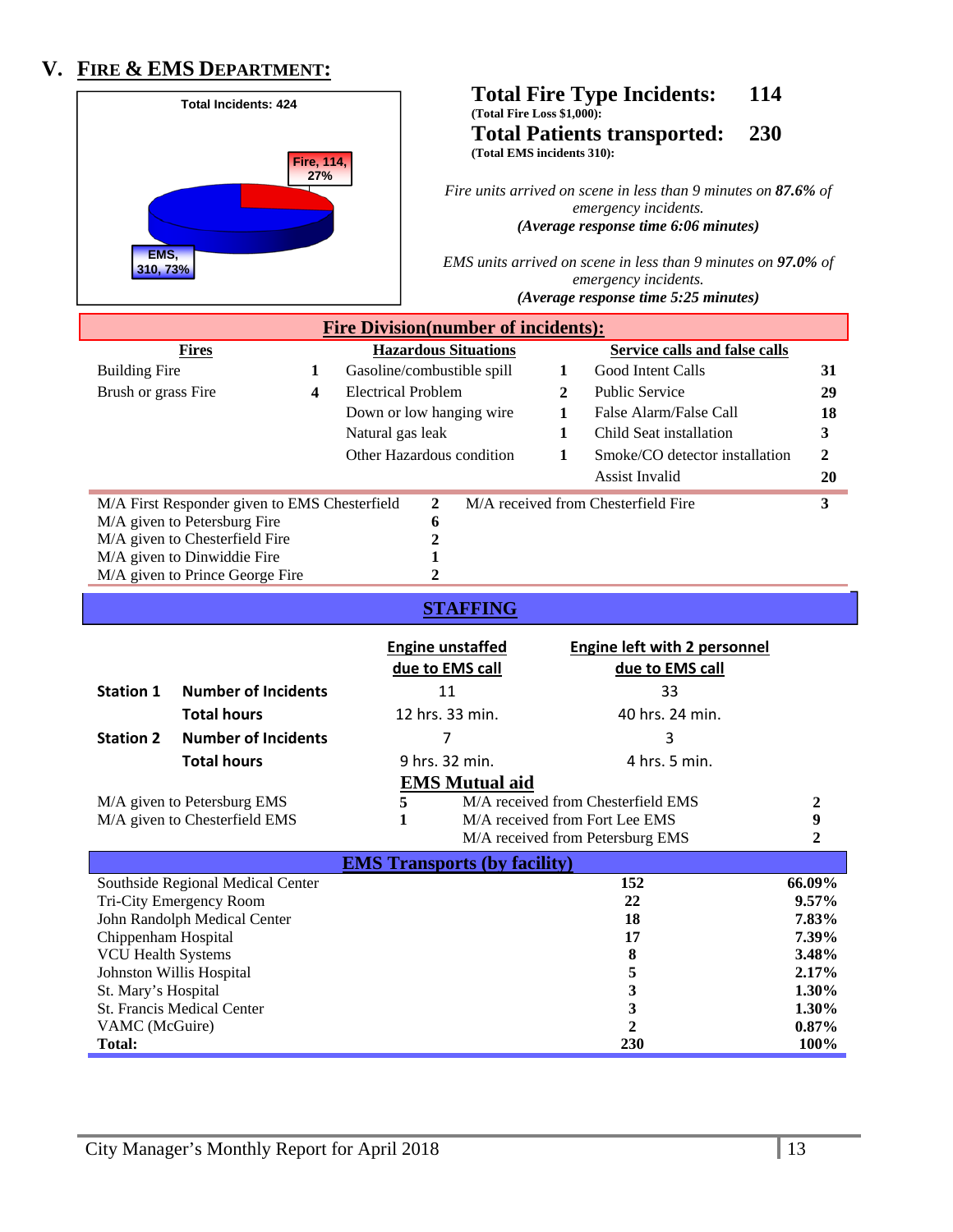### **VI. FINANCE DEPARTMENT:**

### **Departmental Highlights:**

- ERP System- Draft RFP is in development, an evaluation team is being set up and evaluation criteria have been drafted.
- The proposed CIP has been approved and the ordinances appropriating the budget will be on second reading at the May Council Meeting.
- New Accountant position started employment on April  $18<sup>th</sup>$ . Interviews have been scheduled for the Financial Specialist I (Accounts Payable) position.

**Finance:** 1,054 Checks processed; 6 Alarm citations sent

**Purchasing:** 154 total purchase orders were completed with 139 being processed by purchasing and 15 departmental purchases being reviewed. This compares to 192 being completed for the same period in 2017. In addition, 85 check requests were prepared by departments which are not processed by Purchasing.

#### **Bid/RFP Activity:**

- **•** The Violet Bank Museum Historic Structure analysis is moving along with no reported problems. A report is expected in May.
- **•** Three architects/ engineers were interviewed for the White Bank Park Restroom Replacement project. The selection committee will be making a selection soon.
- **•** An Invitation for Bid was issued for the Tennis Court Replacement behind the High School on April 26. Bids are due back May 18.

### **Other Purchasing Activity:**

- A Purchase Order has been issued for the five year load test on the elevators at the Courthouse. This testing will be done on the weekend.
- Purchase Order has been issued for the grinding of the yard waste at the Recycle Center. We have been having trouble finding vendors to perform the service due to the amount of trash in the brush pile. It is hoped that the new gates at the Utilities Department will prevent trash from being dumped with the yard waste.
- A Purchase Order has been issued for baseball shirts, caps, and socks for the upcoming recreation league baseball season.
- Quotes have been received for grass cutting service and removal of trash and debris for those properties that have been cited by code enforcement.

#### **Risk Management:**

- An insurance claim was filed against the City by Wixcey Inc. (Foot Center Building). They are claiming that parking of construction equipment on sidewalks during the Boulevard Revitalization project damaged the plumbing infrastructure, affecting the tenants at 1100 Boulevard.
- A Utilities Department employee backed into a light pole while trying to avoid another vehicle parked on the side of the road.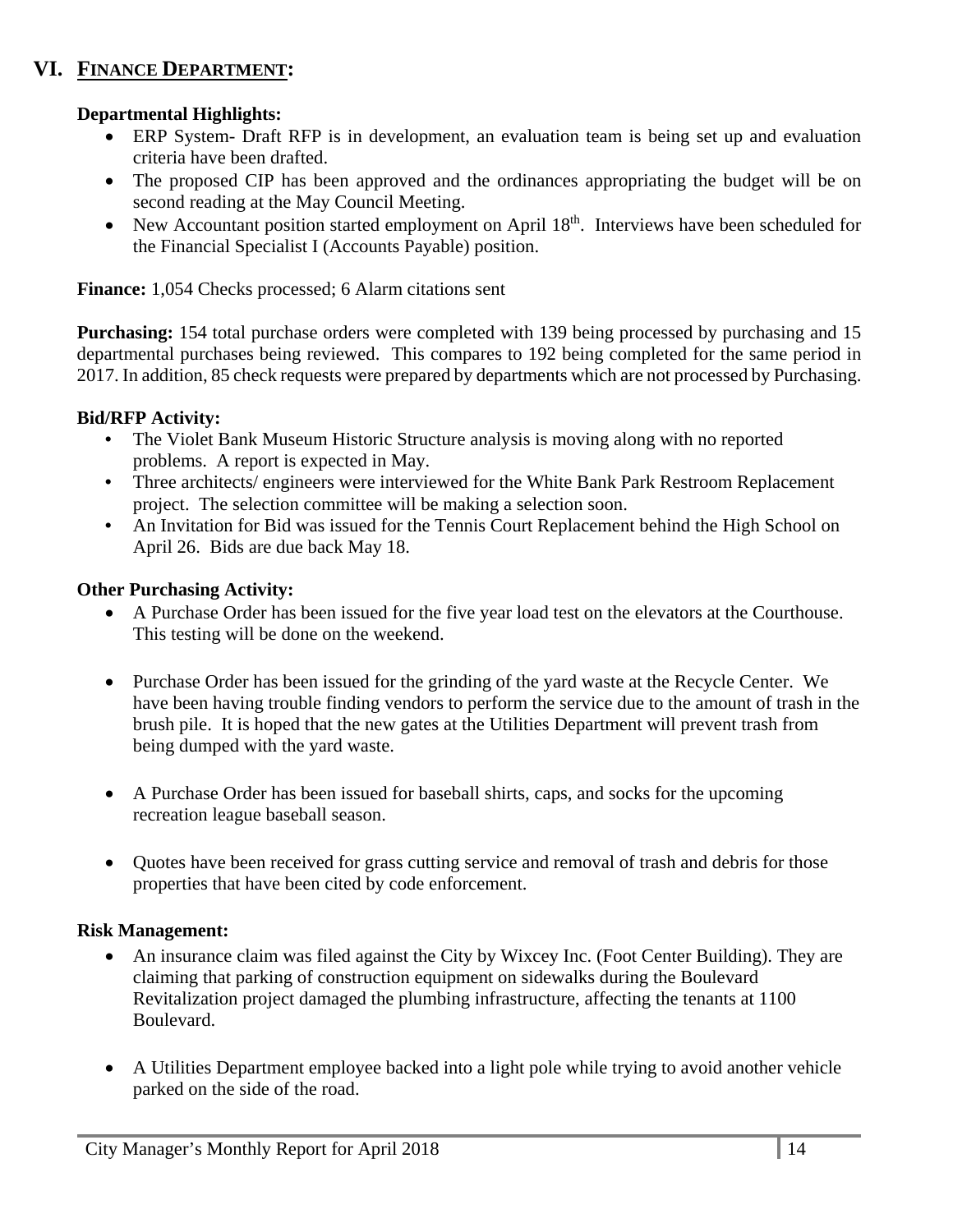### **VI. FINANCE DEPARTMENT (CONTINUED):**

 A tree came down during a recent wind and rain storm and landed on a Dominion VA power line. The resulting power surge damaged the controller in the City's traffic control box on Temple Avenue and Conduit Road.

### **Utility Billing:**

Bi-monthly Utility Bills Sent – 3,620

Delinquent Notices Sent – 780 or 20.3% with 137 cut off for nonpayment.

\$2,855.71 in set-off Debt Collections received for April.

### **VII. HUMAN RESOURCES DEPARTMENT:**

The following information is a summary of activities for the Human Resources Department during the month of April 2018:

### **Advertisements**

| Department                       | Position                                      |
|----------------------------------|-----------------------------------------------|
| Fire & EMS                       | Telecommunicator                              |
| Fire & EMS                       | <b>EMS</b> Firefighter                        |
| Planning & Community Development | Assistant Director of Planning & Comm. Dev.   |
| Police                           | FOIA Specialist (Part-time)                   |
| <b>Public Works</b>              | Public Works Heavy Equipment Operator (Promo) |
| <b>Recreation &amp; Parks</b>    | Groundskeeper Assistant (Part-time)           |
| <b>Recreation &amp; Parks</b>    | Facilities/Groundskeeper I                    |
| Recreation & Parks               | <b>Museum Curator</b>                         |

#### **Applications & Testing**

|               | Total Hits on Job                                                                      |
|---------------|----------------------------------------------------------------------------------------|
|               | <b>Announcement Page</b>                                                               |
| 96            | 767                                                                                    |
| 3             | 37                                                                                     |
|               | 120                                                                                    |
| $\mathcal{L}$ | 11                                                                                     |
| 18            | 192                                                                                    |
| 20            | 284                                                                                    |
|               | <b>Total Applications</b><br>Received<br>Public Works Heavy Equipment Operator (Promo) |

Administered the written test phase for the EMS Firefighter recruitment process on April 11, 2018.

### **Miscellaneous**

- The Citizens Government Academy program sessions continued through April 26, 2018. A reception and graduation presentation will be held at the City Council meeting on May 8, 2018.
- Human Resources and Purchasing hosted an OSHA training session for department representatives, which was presented by VML Insurance Programs on April 11, 2018.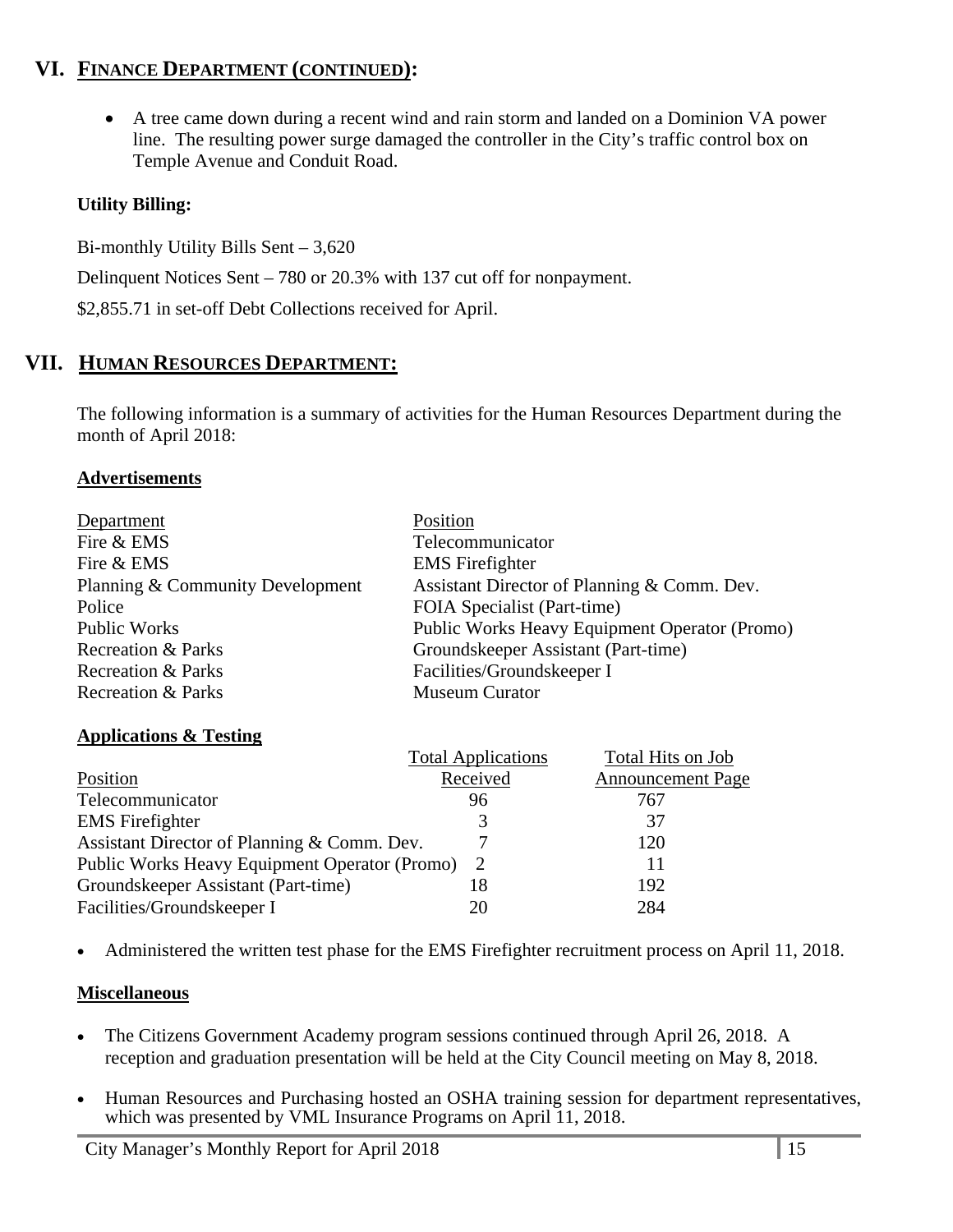### **VIII. INFORMATION TECHNOLOGY DEPARTMENT:**

The City's website, www.colonialheightsva.gov, had 56,044 page views in the month of April.

| Top fifteen sites visited after home page:               | Top five countries after U.S.: | Top five regions after Virginia: |
|----------------------------------------------------------|--------------------------------|----------------------------------|
| Library                                                  | $\Box$ India                   | Maryland                         |
| Real Estate Search Records<br>Animal Control<br>3.       | $\blacksquare$ France          | Georgia                          |
| City Employees Login<br>4.                               | $\blacksquare$ Canada          | Nevada                           |
| Human Resources<br>5.<br>Yard Sale Permits<br>6.         | Germany                        | New York                         |
| Pay On-line<br>7.<br><b>Recreation &amp; Parks</b><br>8. | <b>M</b> China                 | 産<br>California                  |
| GIS & Maps<br>9.                                         |                                |                                  |
| 10. Records & Property Tax Maps                          |                                |                                  |
| 11. Our Government                                       |                                |                                  |
| 12. Police                                               |                                |                                  |
| $13.$ Jobs                                               |                                |                                  |
| 14. Real Estate Tax                                      |                                |                                  |
| 15. Assessor                                             |                                |                                  |

- $\star$  Citizens submitted and city staff processed 317 service requests and questions through the "Report a Concern" module during the month of April. The City of Colonial Heights' Facebook Page now has 4,434 fans and the City's Twitter account has 1,191 followers. There are 3,434 subscribers for In The News.
- IT created a new method of booking the City Manager's Conference Room and also the City Council Conference Room. This makes it easier to book and track usage. IT also attended the Computer Aided Dispatch Kick-off Meeting to discuss what the various Public Safety Departments want in a new CAD/RMS Computer System. Met with Judge O'Berry and Beneatha Simmons (GDC Clerk) to discuss issues with the phones in the Clerk's office. Changed the Auto Attendant greeting for GDC per their request and working with Comcast to handle other issues.
- $\mathcal{R}$  Proactive Information Management completed 54.33 hours of IT service and maintenance for City departments this month.

### **IX. LIBRARY:**

- $\approx$  The library staff circulated 19,814 titles in April.
- $\dot{\mathbf{x}}$  Five thousand, eight-hundred and sixty-two e-books circulated on Kindles, while 378 e-books and audios were downloaded from the library's online Hoopla collection. Five hundred and ninety-six residents are currently using the online Hoopla library.
- $\approx$  The public computer center had 1,609 users, while the iPad center was used 83 times.
- $\mathcal{R}$  Two hundred and thirty-two children participated in the Story Time program.
- $\approx$  The library's meeting rooms were used by 106 groups.
- $\mathcal{R}$  Eighty-one residents registered for new library cards, and an average 693 residents used the library each day.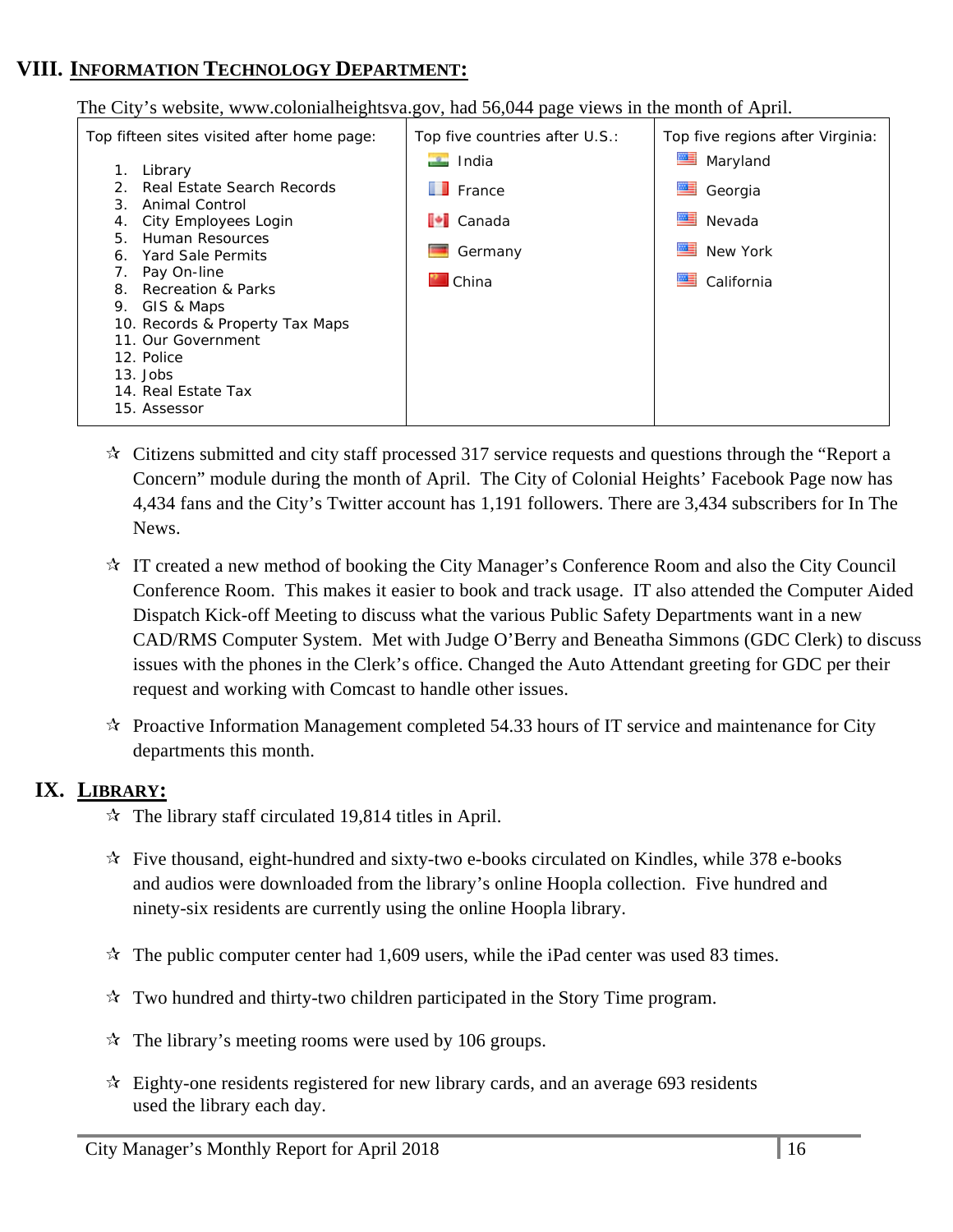### **X. RECREATION & PARKS DEPARTMENT:**

#### **Recreation:**

 In April the Recreation Division began its Youth and Adult Baseball/Softball Programs. Our youth baseball/softball Opening Day Ceremonies took place on April 20th at Shepherd Stadium with over 800 spectators attending. Staff continues to prepare for Summer events to include Summer Camps, the Great American Campout, Cardboard Regatta, the Annual Dive in Movie, and Back to School Festival. Our Therapeutic Recreation program continued to increase with new participants joining each week. Staff took part in the Little Feet Meet with local schools, as well as presenting for the Citizens Government Academy.

 Our ballfields hosted numerous tournaments, practices and games in the month of April to include Colonial Heights High School, Winston-Salem State University Baseball, and numerous adult softball tournaments.

| <b>Activities/Programs</b>    | <u>2018</u>  | 2017     |
|-------------------------------|--------------|----------|
| <b>Adult Softball</b>         | 23 teams     | 24 teams |
| Youth Baseball                | 224          | 264      |
| <b>Youth Softball</b>         | 78           | 69       |
| <b>Girls Volleyball</b>       | 21           | 21       |
| <b>Beach Volleyball</b>       | 6            | 8        |
| Ready, Set, Run               | 8            | 12       |
| <b>Quick Start Tennis</b>     | 10           | N/A      |
| <b>Therapeutic Recreation</b> | 64           | N/A      |
| <b>Community Campfire</b>     | 45           | 40       |
| Teen Flashlight Hunt          | 53           | 21       |
| <b>Spring Break Camp</b>      | 21           | 20       |
| Yoga in the Park              | 15           | 20       |
| <b>Belly Dancing</b>          | 4            | 7        |
| Karate                        | 5            | 11       |
| <b>Facility Usage</b>         | <u> 2018</u> | 2017     |
| <b>Community Room</b>         |              |          |
| Attendance                    | 775          | 1,050    |
| <b>Community Room</b>         |              |          |
| Reservations                  | 20           | 30       |
| <b>Pavilion Attendance</b>    | 1,200        | 1,935    |
| <b>Pavilion Reservations</b>  | 20           | 33       |
| <b>Field Attendance</b>       | 10,500       | 13,300   |
| <b>Field Rentals</b>          | 70           | 105      |



### City Manager's Monthly Report for April 2018

#### **Baseball/Softball Opening Day Ceremony**



### **Parks, Horticulture, Buildings & Grounds:**

- Drag and line baseball and softball fields as needed for High School practice and games.
- Paint soccer fields as needed for High School practice and games.
- Paint soccer fields at Soccer Complex as needed for practice and games.
- Put together and installed dog kennel for new Police K-9.
- Placed boulder at Lakeview Park and installed memorial plaque.
- Repaired rotted porch at Violet Bank Museum.
- Replaced windscreen on outfield fence at the Civic Field.
- Rehung banners on outfield fence at the Civic Field.
- Replaced broken railing on Lakeview Park pier.
- Replaced broken fence rail on Roslyn Park river walk. Fence rail broke due to vandalism.
- Painted bathroom floor and stadium steps in Shepherd Stadium.
- Weeded and trimmed flowerbeds at sites as needed.
- Mulched flowerbeds as needed.
- Trimmed hedges at Public Safety.
- Trimmed willow tree at Lakeview Park.
- Planted memorial tree at the Animal Shelter.
- Edged beds at Fort Clifton.
- Set up and participated in Arbor Day ceremony.
- Participated in City Clean Up Day.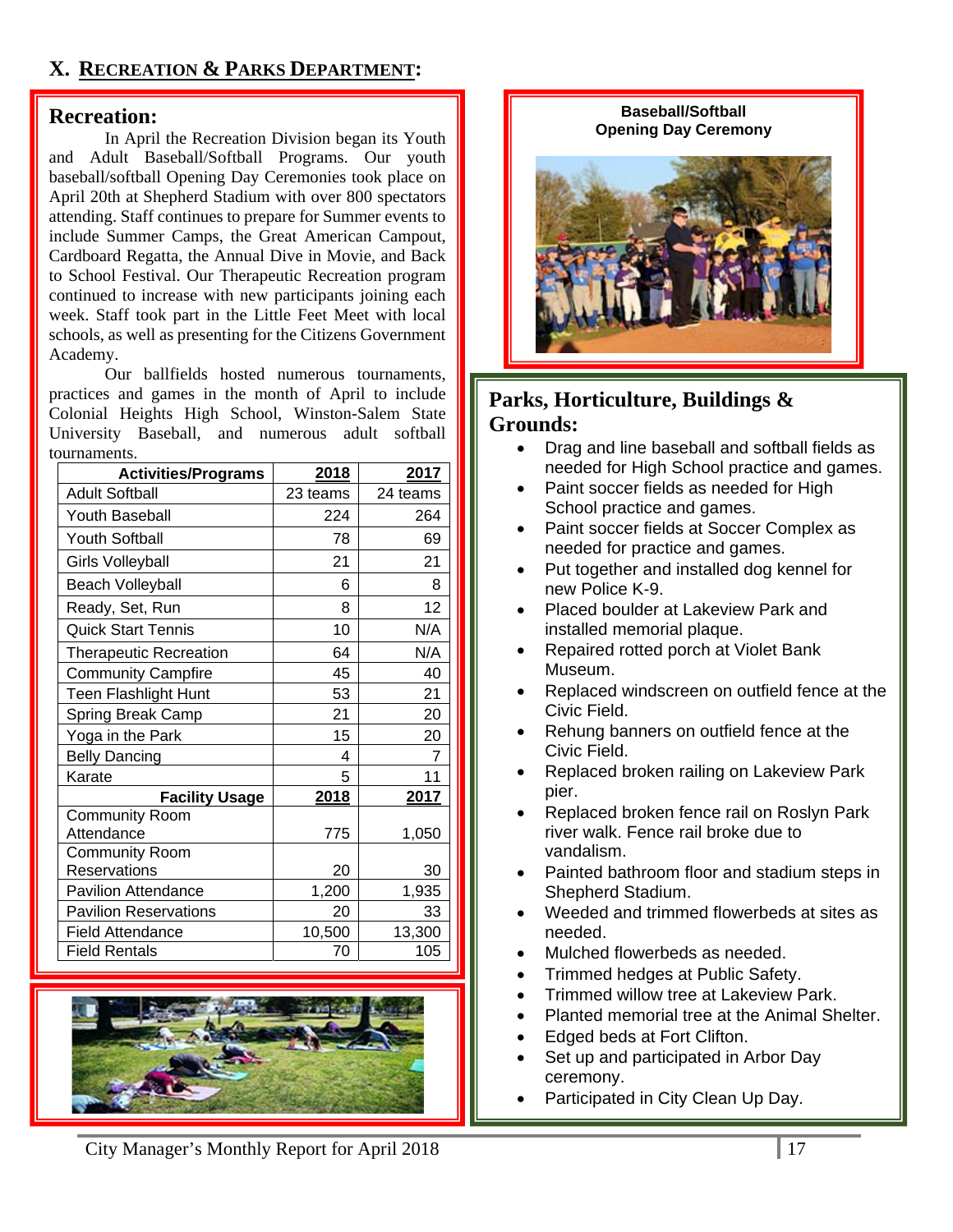# **X. RECREATION & PARKS DEPARTMENT (CONTINUED):**

| <b>Agency on Aging Activities</b><br>2018<br>2017<br>Bingo in Center<br>26<br>16<br><b>Bowling</b><br>192<br>192<br><b>Bridge Party</b><br>45<br>48<br><b>Bridge Tournament</b><br>109<br>108<br><b>BUNCO</b><br>20<br>18<br><b>Facials with Walgreens</b><br>6<br>N/A<br>Senior Club Board Meeting<br>12<br>15<br>Senior Club Meeting<br>57<br>66<br>Senior Citizen Dance<br>81<br>93<br>Senior Golf Association Fort Lee<br>284<br>376<br>Sing A-Long<br>26<br>20<br><b>Tri Cities Golf Association</b><br>N/A<br>149<br>Volunteer Appreciation Lunch<br>12<br>22<br><b>Awareness/Education</b><br>2018<br>2017<br><b>Blood Pressure Check</b><br>25<br>33<br>Lunch & Learn COPD<br>N/A<br>24<br><b>Classes</b><br>2018<br>2017<br><b>Bob Ross Painting Video</b><br>7<br>7<br><b>Colorful Creation Open Paint</b><br>37<br>35<br>Crochet & Knitting<br>32<br>42<br>Geneaology<br>34<br>N/A<br>Line Dancing Class<br>70<br>56<br>Quilts for Vets<br>20<br>6<br>Sewing Class<br>15<br>20<br>Tap Class<br>63<br>81<br>Tech Savy<br>3<br>8<br>Watercolor with Faye<br>31<br>22<br><b>Fitness</b><br>2017<br>2018<br>Muscles in Motion<br>217<br>157<br>Sit & Let's Get Fit<br>126<br>146<br>Strength & Stretch<br>371<br>292<br>Tai Chi<br>39<br>28<br>Pickleball<br>142<br>49<br><b>Water Aerobics</b><br>33<br>40<br>Yoga<br>103<br>88<br>Zumba Gold<br>12<br>18<br>Trips<br>2018<br>2017<br>Lunch Bunch at Blue Willow Tea Room<br>12<br>N/A<br>Riverside Theater<br>26<br>23<br>Romeo & Juliet<br>26<br>N/A<br>VA House<br>13<br>N/A<br>William sburg Outlets<br>N/A<br>26<br>2,488<br><b>Total</b><br>2,137<br>Volunteer Hours<br>32<br>20<br>Meals<br>2016<br>2018<br>Home Delivery Meals<br>75<br>11<br><b>Site Meals</b><br>40<br>59<br>Transportation<br>2018<br>2017<br>Total Passengers<br>303<br>199<br>587<br>400<br>Total Trips<br>Total Miles<br>3584<br>2878<br>Wheelchairs<br>14<br>9<br>\$183.00<br>Donations<br>\$174.80<br><b>New Riders</b><br>2 | <b>Agency on Aging</b> |  |
|----------------------------------------------------------------------------------------------------------------------------------------------------------------------------------------------------------------------------------------------------------------------------------------------------------------------------------------------------------------------------------------------------------------------------------------------------------------------------------------------------------------------------------------------------------------------------------------------------------------------------------------------------------------------------------------------------------------------------------------------------------------------------------------------------------------------------------------------------------------------------------------------------------------------------------------------------------------------------------------------------------------------------------------------------------------------------------------------------------------------------------------------------------------------------------------------------------------------------------------------------------------------------------------------------------------------------------------------------------------------------------------------------------------------------------------------------------------------------------------------------------------------------------------------------------------------------------------------------------------------------------------------------------------------------------------------------------------------------------------------------------------------------------------------------------------------------------------------------------------------------------------------------------------------------------------------------------------------|------------------------|--|
|                                                                                                                                                                                                                                                                                                                                                                                                                                                                                                                                                                                                                                                                                                                                                                                                                                                                                                                                                                                                                                                                                                                                                                                                                                                                                                                                                                                                                                                                                                                                                                                                                                                                                                                                                                                                                                                                                                                                                                      |                        |  |
|                                                                                                                                                                                                                                                                                                                                                                                                                                                                                                                                                                                                                                                                                                                                                                                                                                                                                                                                                                                                                                                                                                                                                                                                                                                                                                                                                                                                                                                                                                                                                                                                                                                                                                                                                                                                                                                                                                                                                                      |                        |  |
|                                                                                                                                                                                                                                                                                                                                                                                                                                                                                                                                                                                                                                                                                                                                                                                                                                                                                                                                                                                                                                                                                                                                                                                                                                                                                                                                                                                                                                                                                                                                                                                                                                                                                                                                                                                                                                                                                                                                                                      |                        |  |
|                                                                                                                                                                                                                                                                                                                                                                                                                                                                                                                                                                                                                                                                                                                                                                                                                                                                                                                                                                                                                                                                                                                                                                                                                                                                                                                                                                                                                                                                                                                                                                                                                                                                                                                                                                                                                                                                                                                                                                      |                        |  |
|                                                                                                                                                                                                                                                                                                                                                                                                                                                                                                                                                                                                                                                                                                                                                                                                                                                                                                                                                                                                                                                                                                                                                                                                                                                                                                                                                                                                                                                                                                                                                                                                                                                                                                                                                                                                                                                                                                                                                                      |                        |  |
|                                                                                                                                                                                                                                                                                                                                                                                                                                                                                                                                                                                                                                                                                                                                                                                                                                                                                                                                                                                                                                                                                                                                                                                                                                                                                                                                                                                                                                                                                                                                                                                                                                                                                                                                                                                                                                                                                                                                                                      |                        |  |
|                                                                                                                                                                                                                                                                                                                                                                                                                                                                                                                                                                                                                                                                                                                                                                                                                                                                                                                                                                                                                                                                                                                                                                                                                                                                                                                                                                                                                                                                                                                                                                                                                                                                                                                                                                                                                                                                                                                                                                      |                        |  |
|                                                                                                                                                                                                                                                                                                                                                                                                                                                                                                                                                                                                                                                                                                                                                                                                                                                                                                                                                                                                                                                                                                                                                                                                                                                                                                                                                                                                                                                                                                                                                                                                                                                                                                                                                                                                                                                                                                                                                                      |                        |  |
|                                                                                                                                                                                                                                                                                                                                                                                                                                                                                                                                                                                                                                                                                                                                                                                                                                                                                                                                                                                                                                                                                                                                                                                                                                                                                                                                                                                                                                                                                                                                                                                                                                                                                                                                                                                                                                                                                                                                                                      |                        |  |
|                                                                                                                                                                                                                                                                                                                                                                                                                                                                                                                                                                                                                                                                                                                                                                                                                                                                                                                                                                                                                                                                                                                                                                                                                                                                                                                                                                                                                                                                                                                                                                                                                                                                                                                                                                                                                                                                                                                                                                      |                        |  |
|                                                                                                                                                                                                                                                                                                                                                                                                                                                                                                                                                                                                                                                                                                                                                                                                                                                                                                                                                                                                                                                                                                                                                                                                                                                                                                                                                                                                                                                                                                                                                                                                                                                                                                                                                                                                                                                                                                                                                                      |                        |  |
|                                                                                                                                                                                                                                                                                                                                                                                                                                                                                                                                                                                                                                                                                                                                                                                                                                                                                                                                                                                                                                                                                                                                                                                                                                                                                                                                                                                                                                                                                                                                                                                                                                                                                                                                                                                                                                                                                                                                                                      |                        |  |
|                                                                                                                                                                                                                                                                                                                                                                                                                                                                                                                                                                                                                                                                                                                                                                                                                                                                                                                                                                                                                                                                                                                                                                                                                                                                                                                                                                                                                                                                                                                                                                                                                                                                                                                                                                                                                                                                                                                                                                      |                        |  |
|                                                                                                                                                                                                                                                                                                                                                                                                                                                                                                                                                                                                                                                                                                                                                                                                                                                                                                                                                                                                                                                                                                                                                                                                                                                                                                                                                                                                                                                                                                                                                                                                                                                                                                                                                                                                                                                                                                                                                                      |                        |  |
|                                                                                                                                                                                                                                                                                                                                                                                                                                                                                                                                                                                                                                                                                                                                                                                                                                                                                                                                                                                                                                                                                                                                                                                                                                                                                                                                                                                                                                                                                                                                                                                                                                                                                                                                                                                                                                                                                                                                                                      |                        |  |
|                                                                                                                                                                                                                                                                                                                                                                                                                                                                                                                                                                                                                                                                                                                                                                                                                                                                                                                                                                                                                                                                                                                                                                                                                                                                                                                                                                                                                                                                                                                                                                                                                                                                                                                                                                                                                                                                                                                                                                      |                        |  |
|                                                                                                                                                                                                                                                                                                                                                                                                                                                                                                                                                                                                                                                                                                                                                                                                                                                                                                                                                                                                                                                                                                                                                                                                                                                                                                                                                                                                                                                                                                                                                                                                                                                                                                                                                                                                                                                                                                                                                                      |                        |  |
|                                                                                                                                                                                                                                                                                                                                                                                                                                                                                                                                                                                                                                                                                                                                                                                                                                                                                                                                                                                                                                                                                                                                                                                                                                                                                                                                                                                                                                                                                                                                                                                                                                                                                                                                                                                                                                                                                                                                                                      |                        |  |
|                                                                                                                                                                                                                                                                                                                                                                                                                                                                                                                                                                                                                                                                                                                                                                                                                                                                                                                                                                                                                                                                                                                                                                                                                                                                                                                                                                                                                                                                                                                                                                                                                                                                                                                                                                                                                                                                                                                                                                      |                        |  |
|                                                                                                                                                                                                                                                                                                                                                                                                                                                                                                                                                                                                                                                                                                                                                                                                                                                                                                                                                                                                                                                                                                                                                                                                                                                                                                                                                                                                                                                                                                                                                                                                                                                                                                                                                                                                                                                                                                                                                                      |                        |  |
|                                                                                                                                                                                                                                                                                                                                                                                                                                                                                                                                                                                                                                                                                                                                                                                                                                                                                                                                                                                                                                                                                                                                                                                                                                                                                                                                                                                                                                                                                                                                                                                                                                                                                                                                                                                                                                                                                                                                                                      |                        |  |
|                                                                                                                                                                                                                                                                                                                                                                                                                                                                                                                                                                                                                                                                                                                                                                                                                                                                                                                                                                                                                                                                                                                                                                                                                                                                                                                                                                                                                                                                                                                                                                                                                                                                                                                                                                                                                                                                                                                                                                      |                        |  |
|                                                                                                                                                                                                                                                                                                                                                                                                                                                                                                                                                                                                                                                                                                                                                                                                                                                                                                                                                                                                                                                                                                                                                                                                                                                                                                                                                                                                                                                                                                                                                                                                                                                                                                                                                                                                                                                                                                                                                                      |                        |  |
|                                                                                                                                                                                                                                                                                                                                                                                                                                                                                                                                                                                                                                                                                                                                                                                                                                                                                                                                                                                                                                                                                                                                                                                                                                                                                                                                                                                                                                                                                                                                                                                                                                                                                                                                                                                                                                                                                                                                                                      |                        |  |
|                                                                                                                                                                                                                                                                                                                                                                                                                                                                                                                                                                                                                                                                                                                                                                                                                                                                                                                                                                                                                                                                                                                                                                                                                                                                                                                                                                                                                                                                                                                                                                                                                                                                                                                                                                                                                                                                                                                                                                      |                        |  |
|                                                                                                                                                                                                                                                                                                                                                                                                                                                                                                                                                                                                                                                                                                                                                                                                                                                                                                                                                                                                                                                                                                                                                                                                                                                                                                                                                                                                                                                                                                                                                                                                                                                                                                                                                                                                                                                                                                                                                                      |                        |  |
|                                                                                                                                                                                                                                                                                                                                                                                                                                                                                                                                                                                                                                                                                                                                                                                                                                                                                                                                                                                                                                                                                                                                                                                                                                                                                                                                                                                                                                                                                                                                                                                                                                                                                                                                                                                                                                                                                                                                                                      |                        |  |
|                                                                                                                                                                                                                                                                                                                                                                                                                                                                                                                                                                                                                                                                                                                                                                                                                                                                                                                                                                                                                                                                                                                                                                                                                                                                                                                                                                                                                                                                                                                                                                                                                                                                                                                                                                                                                                                                                                                                                                      |                        |  |
|                                                                                                                                                                                                                                                                                                                                                                                                                                                                                                                                                                                                                                                                                                                                                                                                                                                                                                                                                                                                                                                                                                                                                                                                                                                                                                                                                                                                                                                                                                                                                                                                                                                                                                                                                                                                                                                                                                                                                                      |                        |  |
|                                                                                                                                                                                                                                                                                                                                                                                                                                                                                                                                                                                                                                                                                                                                                                                                                                                                                                                                                                                                                                                                                                                                                                                                                                                                                                                                                                                                                                                                                                                                                                                                                                                                                                                                                                                                                                                                                                                                                                      |                        |  |
|                                                                                                                                                                                                                                                                                                                                                                                                                                                                                                                                                                                                                                                                                                                                                                                                                                                                                                                                                                                                                                                                                                                                                                                                                                                                                                                                                                                                                                                                                                                                                                                                                                                                                                                                                                                                                                                                                                                                                                      |                        |  |
|                                                                                                                                                                                                                                                                                                                                                                                                                                                                                                                                                                                                                                                                                                                                                                                                                                                                                                                                                                                                                                                                                                                                                                                                                                                                                                                                                                                                                                                                                                                                                                                                                                                                                                                                                                                                                                                                                                                                                                      |                        |  |
|                                                                                                                                                                                                                                                                                                                                                                                                                                                                                                                                                                                                                                                                                                                                                                                                                                                                                                                                                                                                                                                                                                                                                                                                                                                                                                                                                                                                                                                                                                                                                                                                                                                                                                                                                                                                                                                                                                                                                                      |                        |  |
|                                                                                                                                                                                                                                                                                                                                                                                                                                                                                                                                                                                                                                                                                                                                                                                                                                                                                                                                                                                                                                                                                                                                                                                                                                                                                                                                                                                                                                                                                                                                                                                                                                                                                                                                                                                                                                                                                                                                                                      |                        |  |
|                                                                                                                                                                                                                                                                                                                                                                                                                                                                                                                                                                                                                                                                                                                                                                                                                                                                                                                                                                                                                                                                                                                                                                                                                                                                                                                                                                                                                                                                                                                                                                                                                                                                                                                                                                                                                                                                                                                                                                      |                        |  |
|                                                                                                                                                                                                                                                                                                                                                                                                                                                                                                                                                                                                                                                                                                                                                                                                                                                                                                                                                                                                                                                                                                                                                                                                                                                                                                                                                                                                                                                                                                                                                                                                                                                                                                                                                                                                                                                                                                                                                                      |                        |  |
|                                                                                                                                                                                                                                                                                                                                                                                                                                                                                                                                                                                                                                                                                                                                                                                                                                                                                                                                                                                                                                                                                                                                                                                                                                                                                                                                                                                                                                                                                                                                                                                                                                                                                                                                                                                                                                                                                                                                                                      |                        |  |
|                                                                                                                                                                                                                                                                                                                                                                                                                                                                                                                                                                                                                                                                                                                                                                                                                                                                                                                                                                                                                                                                                                                                                                                                                                                                                                                                                                                                                                                                                                                                                                                                                                                                                                                                                                                                                                                                                                                                                                      |                        |  |
|                                                                                                                                                                                                                                                                                                                                                                                                                                                                                                                                                                                                                                                                                                                                                                                                                                                                                                                                                                                                                                                                                                                                                                                                                                                                                                                                                                                                                                                                                                                                                                                                                                                                                                                                                                                                                                                                                                                                                                      |                        |  |
|                                                                                                                                                                                                                                                                                                                                                                                                                                                                                                                                                                                                                                                                                                                                                                                                                                                                                                                                                                                                                                                                                                                                                                                                                                                                                                                                                                                                                                                                                                                                                                                                                                                                                                                                                                                                                                                                                                                                                                      |                        |  |
|                                                                                                                                                                                                                                                                                                                                                                                                                                                                                                                                                                                                                                                                                                                                                                                                                                                                                                                                                                                                                                                                                                                                                                                                                                                                                                                                                                                                                                                                                                                                                                                                                                                                                                                                                                                                                                                                                                                                                                      |                        |  |
|                                                                                                                                                                                                                                                                                                                                                                                                                                                                                                                                                                                                                                                                                                                                                                                                                                                                                                                                                                                                                                                                                                                                                                                                                                                                                                                                                                                                                                                                                                                                                                                                                                                                                                                                                                                                                                                                                                                                                                      |                        |  |
|                                                                                                                                                                                                                                                                                                                                                                                                                                                                                                                                                                                                                                                                                                                                                                                                                                                                                                                                                                                                                                                                                                                                                                                                                                                                                                                                                                                                                                                                                                                                                                                                                                                                                                                                                                                                                                                                                                                                                                      |                        |  |
|                                                                                                                                                                                                                                                                                                                                                                                                                                                                                                                                                                                                                                                                                                                                                                                                                                                                                                                                                                                                                                                                                                                                                                                                                                                                                                                                                                                                                                                                                                                                                                                                                                                                                                                                                                                                                                                                                                                                                                      |                        |  |
|                                                                                                                                                                                                                                                                                                                                                                                                                                                                                                                                                                                                                                                                                                                                                                                                                                                                                                                                                                                                                                                                                                                                                                                                                                                                                                                                                                                                                                                                                                                                                                                                                                                                                                                                                                                                                                                                                                                                                                      |                        |  |
|                                                                                                                                                                                                                                                                                                                                                                                                                                                                                                                                                                                                                                                                                                                                                                                                                                                                                                                                                                                                                                                                                                                                                                                                                                                                                                                                                                                                                                                                                                                                                                                                                                                                                                                                                                                                                                                                                                                                                                      |                        |  |
|                                                                                                                                                                                                                                                                                                                                                                                                                                                                                                                                                                                                                                                                                                                                                                                                                                                                                                                                                                                                                                                                                                                                                                                                                                                                                                                                                                                                                                                                                                                                                                                                                                                                                                                                                                                                                                                                                                                                                                      |                        |  |
|                                                                                                                                                                                                                                                                                                                                                                                                                                                                                                                                                                                                                                                                                                                                                                                                                                                                                                                                                                                                                                                                                                                                                                                                                                                                                                                                                                                                                                                                                                                                                                                                                                                                                                                                                                                                                                                                                                                                                                      |                        |  |
|                                                                                                                                                                                                                                                                                                                                                                                                                                                                                                                                                                                                                                                                                                                                                                                                                                                                                                                                                                                                                                                                                                                                                                                                                                                                                                                                                                                                                                                                                                                                                                                                                                                                                                                                                                                                                                                                                                                                                                      |                        |  |
|                                                                                                                                                                                                                                                                                                                                                                                                                                                                                                                                                                                                                                                                                                                                                                                                                                                                                                                                                                                                                                                                                                                                                                                                                                                                                                                                                                                                                                                                                                                                                                                                                                                                                                                                                                                                                                                                                                                                                                      |                        |  |
|                                                                                                                                                                                                                                                                                                                                                                                                                                                                                                                                                                                                                                                                                                                                                                                                                                                                                                                                                                                                                                                                                                                                                                                                                                                                                                                                                                                                                                                                                                                                                                                                                                                                                                                                                                                                                                                                                                                                                                      |                        |  |
|                                                                                                                                                                                                                                                                                                                                                                                                                                                                                                                                                                                                                                                                                                                                                                                                                                                                                                                                                                                                                                                                                                                                                                                                                                                                                                                                                                                                                                                                                                                                                                                                                                                                                                                                                                                                                                                                                                                                                                      |                        |  |
|                                                                                                                                                                                                                                                                                                                                                                                                                                                                                                                                                                                                                                                                                                                                                                                                                                                                                                                                                                                                                                                                                                                                                                                                                                                                                                                                                                                                                                                                                                                                                                                                                                                                                                                                                                                                                                                                                                                                                                      |                        |  |
|                                                                                                                                                                                                                                                                                                                                                                                                                                                                                                                                                                                                                                                                                                                                                                                                                                                                                                                                                                                                                                                                                                                                                                                                                                                                                                                                                                                                                                                                                                                                                                                                                                                                                                                                                                                                                                                                                                                                                                      |                        |  |
|                                                                                                                                                                                                                                                                                                                                                                                                                                                                                                                                                                                                                                                                                                                                                                                                                                                                                                                                                                                                                                                                                                                                                                                                                                                                                                                                                                                                                                                                                                                                                                                                                                                                                                                                                                                                                                                                                                                                                                      |                        |  |
|                                                                                                                                                                                                                                                                                                                                                                                                                                                                                                                                                                                                                                                                                                                                                                                                                                                                                                                                                                                                                                                                                                                                                                                                                                                                                                                                                                                                                                                                                                                                                                                                                                                                                                                                                                                                                                                                                                                                                                      |                        |  |

# **Violet Bank Museum**

|            | 2017 | 2018 |
|------------|------|------|
| Attendance | 255  | 256  |

Activities - focus on collections management and staff training.





City Manager's Monthly Report for April 2018 18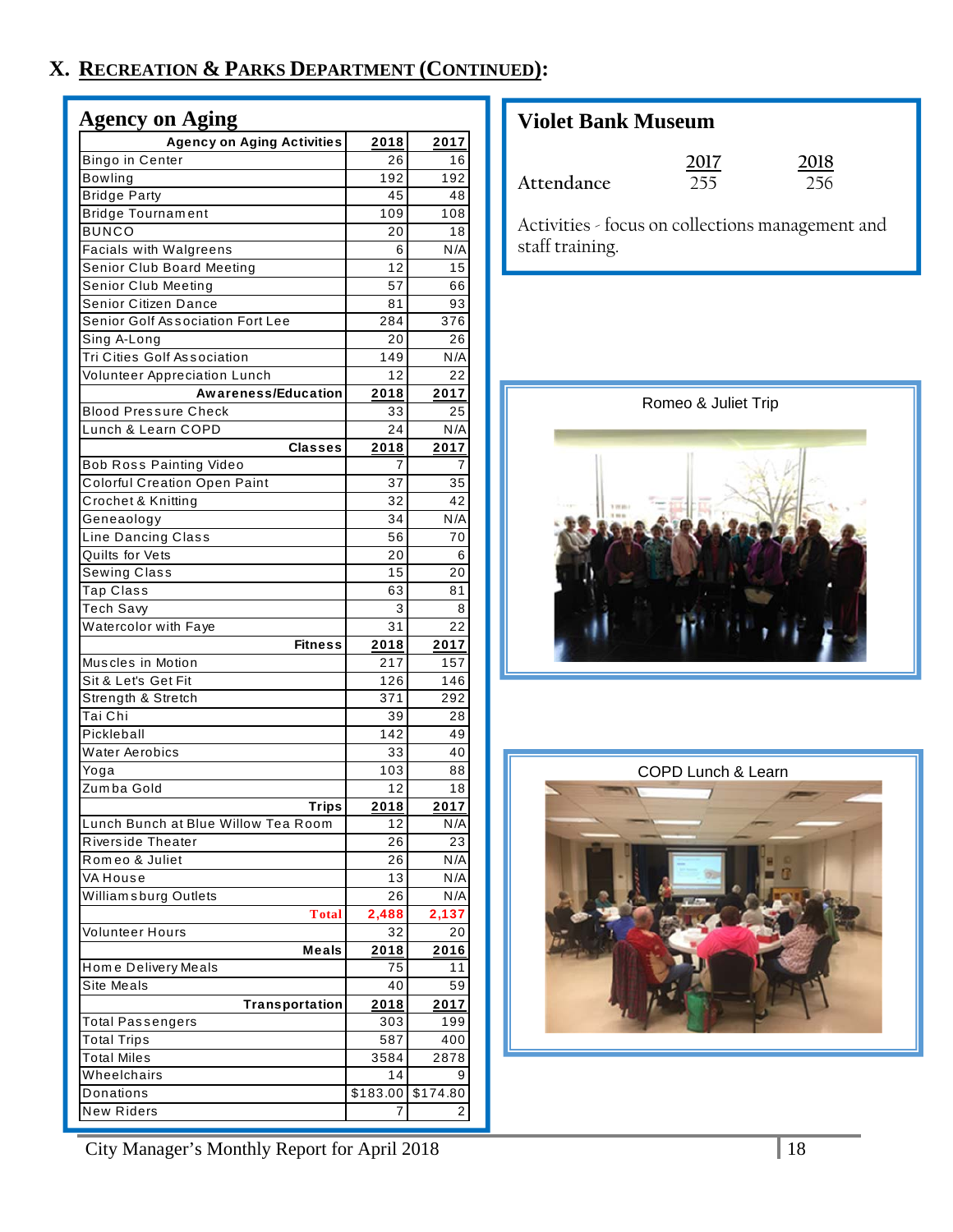### **XI**. **OFFICE ON YOUTH & HUMAN SERVICES:**

### **Youth Advisory Council Activities**

- 13 YAC Members, YAC Advisor Attended April YAC Meeting
- YAC Member, YAC Advisor and Members of Swift Creek Woman's Club planted 500 pinwheels for marking April as Child Abuse Awareness month.
- 5 YAC Members and YAC Advisor participated in City Wide Clean Up
- 5 YAC Officers and YAC Advisor Met to Plan for March Meeting

### **Youth Services Commission**

Did not meet in April

### **Kids' After School Program**

- **KAP Program Totals September-April**: Volunteer hours- 3038 (rate of \$24.14 = \$73,337.32)
- **Staff Hours**: 3335
- **Field trips**: Beauty & The Beast, Fort Lee Playhouse, Science Museum of Virginia- Glow in the Dark Event, Holiday Bowl Trip, Swaders Sports Park and Sky Zone.
- **STEM Activities**: Ice Cream in a Bag; Elephant's Toothpaste; Aromatherapy Play Dough; Weekly Computer Lab; Sensory Bottles; Toothpick Art & Build a Dinosaur
- **Literacy Activities**: Weekly Journal Writing prompts, Daily reading for 30 minutes, Word of the Week
- **Social Emotional Activities**: Friendship Quilt, Vision Board, Kindness rocks, Anti-Bullying Team Building, I'm Determined Curriculum (Goal setting)
- **KAP Enrollment**: Tussing- 23, North- 14, Lakeview- 12 and CHMS- 8

### **Ongoing Monthly Meetings/Trainings**

- Kiwanis and Kiwanis Board Meetings
- Colonial Heights Food Pantry Board Meeting
- Interagency Prevention Team
- School Board Meeting
- CHHS CADRE Meeting
- CARES Board Meeting/35 Year Anniversary Celebration
- Positive Parenting Coalition Meeting
- Juvenile and Domestic Violence Task Force
- HOBY Virginia Corporate Board Meeting
- VSU Field Advisor's meeting
- VSU Social Work Advisory Board
- Community Policy & Management Team
- Community Coalitions of Virginia Board
- CADRE Substance-abuse Prevention Coalition
- Resilience workshop
- REVIVE! Training
- Families First Advisory Board
- VCU COBE
- Central Virginia Heroin Prevention Task Force

#### **Diversion Program Participation**

- **Community Service** 
	- 2 Youth Completed 10 Hours of Service Learning
- **Shoplifting Diversion**
- 10 Youth and Parent Attended the Shoplifting Diversion Program
- **Teen Life Skills** 
	- 2 Youth Completing Course Work for "Teen Life Skills"
- **Miscellaneous Youth Services (Non DJJ)** 
	- 2 Youth Completed 21 Hours of Community Service